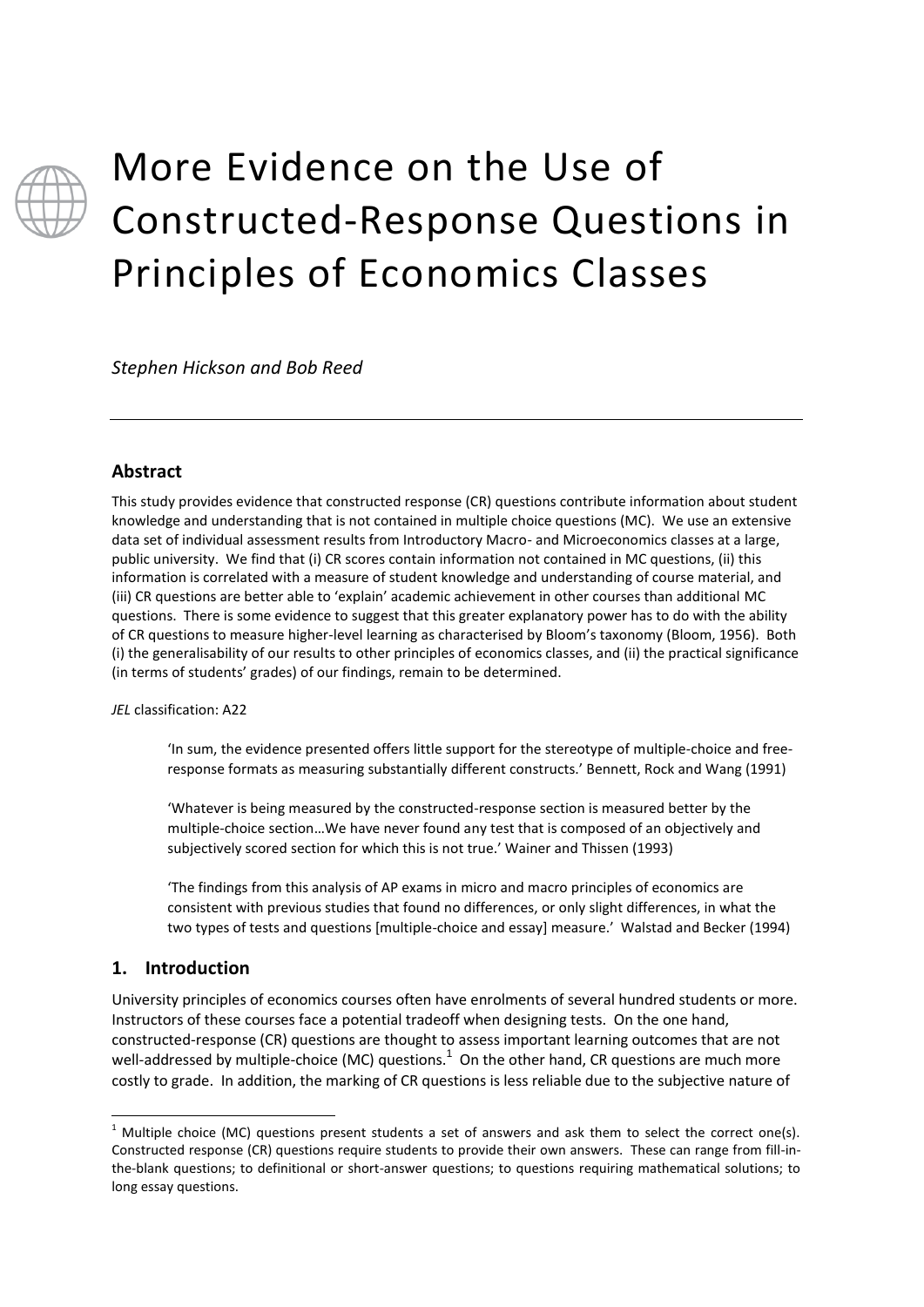the questions. The tradeoff is a very real one to university instructors facing declining budget environments where marking assistance on CR questions may be reduced or eliminated.

Ideally, one would weigh the respective benefits and costs of CR and MC questions to decide the optimal mix of each to employ. However, this is a difficult task, especially given the subjective nature of 'benefits'.<sup>2</sup> Perhaps because of this, much attention has focused on the question, 'Do CR and MC questions measure the same thing?' If this question could be answered affirmatively, it would mean there was no 'tradeoff,' and one could eliminate CR questions. In fact, a number of influential studies claim to demonstrate this result. The implications of this have been well-understood:

The educational measurement literature suggests that multiple-choice questions measure essentially the same thing as do constructed-response questions. Given the higher reliability and lower cost of a multiple-choice test, a good case can be made for omitting constructed-response questions from a test containing both multiple-choice and constructed-response questions because they contribute little or no new information about student achievement. (Kennedy and Walstad, 1997, p. 359).

Previous research has taken different approaches to this question. Bennett, Rock and Wang (1991) and Thissen, Wainer and Wang (1994) employ factor analysis. Walstad and Becker (1994) regress Advanced Placement (AP) composite scores on MC scores. Kennedy and Walstad (1997) simulate grade distributions using different test formats. Becker and Johnston (1999) utilise two-stage least squares regression. Each of these has its own notion of what it means to 'measure the same thing', and none attempts to reconcile their approach to those of the others. Further, most of this research has focused on AP exams. These results may not be valid for principles of economics classes taught at universities.

Our study takes yet another approach to the MC-CR debate. We use extensive data from principles classes in macroeconomics and microeconomics from a large public university where assessments consist of both MC and CR questions. Our empirical methodology is targeted to an instructor trying to decide whether to use a composite MC-CR assessment, versus an assessment composed of all MC questions. It consists of three steps.

First, we investigate the degree to which CR scores are 'predictable' from MC scores. If a student's performance on the CR component of a test can be perfectly, or near-perfectly, predicted by their performance on the MC component, we could easily conclude that the two components 'measure the same thing'. If that were the case, there would be no reason to use the more costly CR questions, and our hypothetical instructor would be better off using an all-MC assessment. Our empirical analysis does not support this view. We find that the regression of CR scores on MC scores leaves a substantial residual.

The next step consists of determining whether the residual from the CR regressions represents noise, versus information relevant to student knowledge and understanding of course material. To address this question, we use MC data and the CR-residual from the term test to determine whether the CR data can help predict student performance on the final exam. If the residual variable were insignificant, that would suggest that the CR-residual was just noise. In contrast, we find that the CR-residual is large

 $^2$  The only study that we are aware of that attempts such an approach is Kennedy and Walstad (1997). They frame the decision to use CR questions as a tradeoff between reduced 'misclassifications' and higher marking costs. 'Misclassifications' are defined as estimated differences in the grade distribution (beyond natural sampling variation) that would arise on the AP microeconomics and macroeconomics exams from switching to an all-MC format. Unfortunately, in order to categorise these as 'misclassifications,' KW must assume that the mix of CR and MC questions on the AP tests is optimal. If the mix is not optimal, then it doesn't follow that the grade distribution under an all-MC format is worse than under the mixed format. This highlights the practical difficulties of implementing the 'benefits versus costs' approach.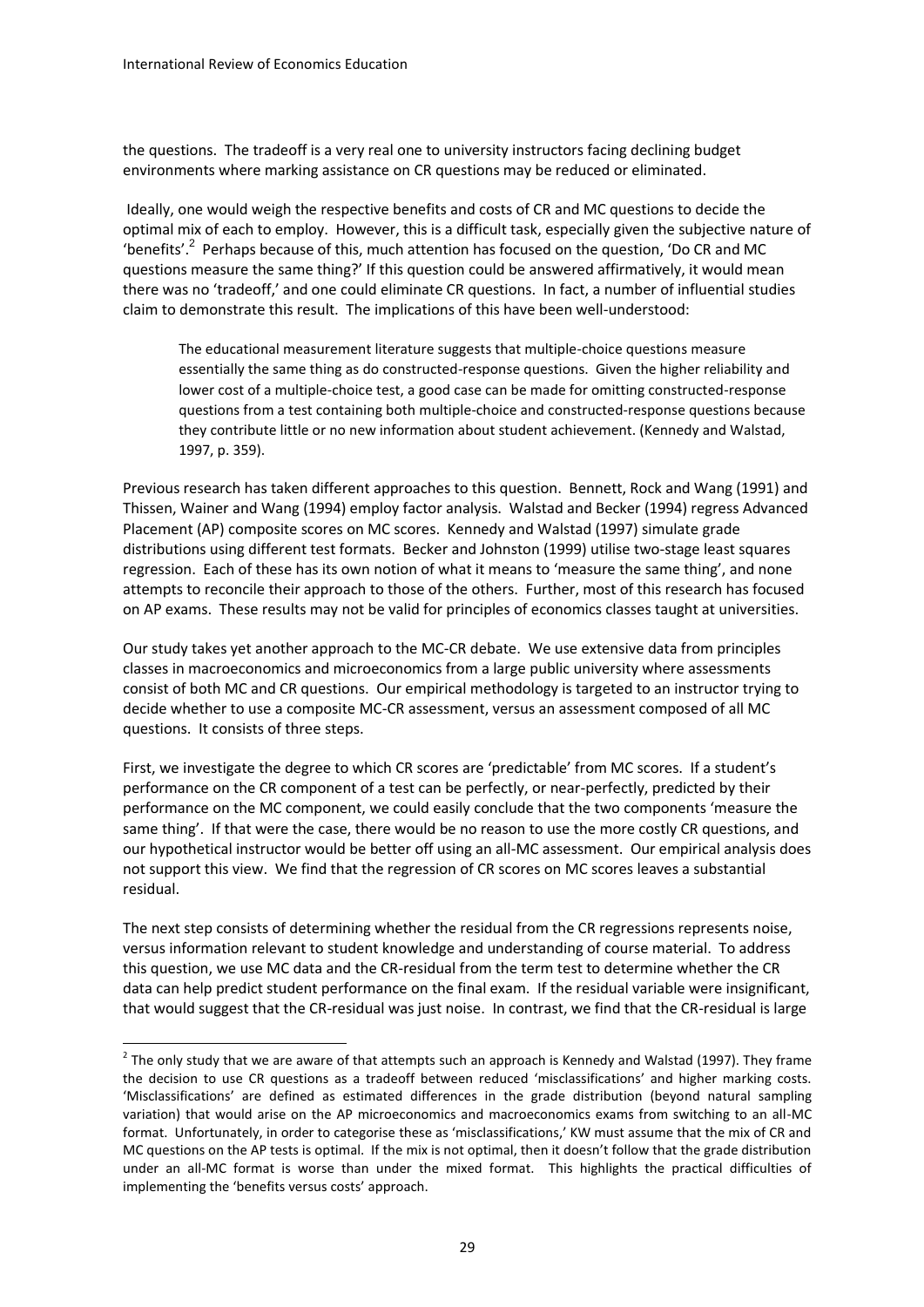in size and statistically significant. Since the residual represents the component of CR scores that cannot be explained by MC scores, and since it is significantly correlated with final exam performance, we conclude that CR questions contain information about student knowledge and understanding that is not contained in the original set of MC questions.

It is possible that the information provided by the CR-residual supplies the same information that could have been provided by additional MC questions. In other words, our results to this point are not able to help our hypothetical instructor decide whether to use CR questions or additional MC questions. To address this question, the third step constructs a pseudo-counterfactual experiment. We use MC and CR data from the midterm and the final exam to measure whether the CR component of a test provides more information than additional MC questions in explaining students' GPAs in other courses. In each of our 12 sub-samples, the CR component provides substantially more explanatory power than additional MC questions. This suggests that CR questions contain useful information beyond MC questions that may be helpful in assessing students' learning.

The second half of our study investigates why our research obtains results that are at variance with many previous studies. We are able to replicate the key findings of a number of these studies. This suggests that our different results are not driven by differences in the data, but by differences in empirical methodologies. Finally, we recognise that our results reflect the nature and quality of our questions. Therefore, we describe the makeup of the respective MC and CR questions that were used in our research. We conclude with caveats regarding the interpretation and application of our research, and recommendations for future research.

# **2. Data**

-

Our analysis uses data compiled over a six-year period (2002–07) from approximately 8400 students in two different courses at the University of Canterbury in New Zealand. Introductory Microeconomics and Introductory Macroeconomics are semester-long courses typically taken by business students in their first year of study. Both courses administer a mid-semester term test and an end-of-semester final exam.

Both term tests and final exams consist of a CR and a MC component. While the weights given to these components are different for the term test and the final exam, and change somewhat over the years, the structure of these components has remained constant. For both courses, the term test is 90 minutes long and consists of 25 MC and two CR questions. The final exam is longer at 180 minutes, and consists of 30 MC and three CR questions. There was little change in the coverage of the respective assessments over the years with one exception: in 2007, the final exam gave more coverage to material in the first half of the course. Inasmuch as possible, quality control across assessments was maintained by the fact that the same two instructors taught the classes, and wrote and graded the assessments across the whole time period. The Kruder-Richardson-20 statistics for the MC sections are consistently around 0.7. This indicates a good level of reliability for testing instruments that are measuring multiple dimensions, constructs or areas of interest (Nunnally, 1978).

All together, the data set includes assessments from 10 separate offerings of Introductory Microeconomics and eight of Introductory Macroeconomics, for a total of 36 assessments (18 term tests plus 18 final exams). When we eliminate incomplete records and students for whom one of the assessments is missing, we are left with 16,710 observations.<sup>3</sup> By way of comparison, Walstad and

 $3$  The main reasons for deleting observations were the following: (i) A student received an aegrotat pass. Students apply for an aegrotat pass when they are unable to attend an assessment or their performance has been impaired due to illness or other unforeseen circumstances. (ii) A student had a missing term test or final exam score for some other reason. (iii) A student received a total score for the course equal to zero.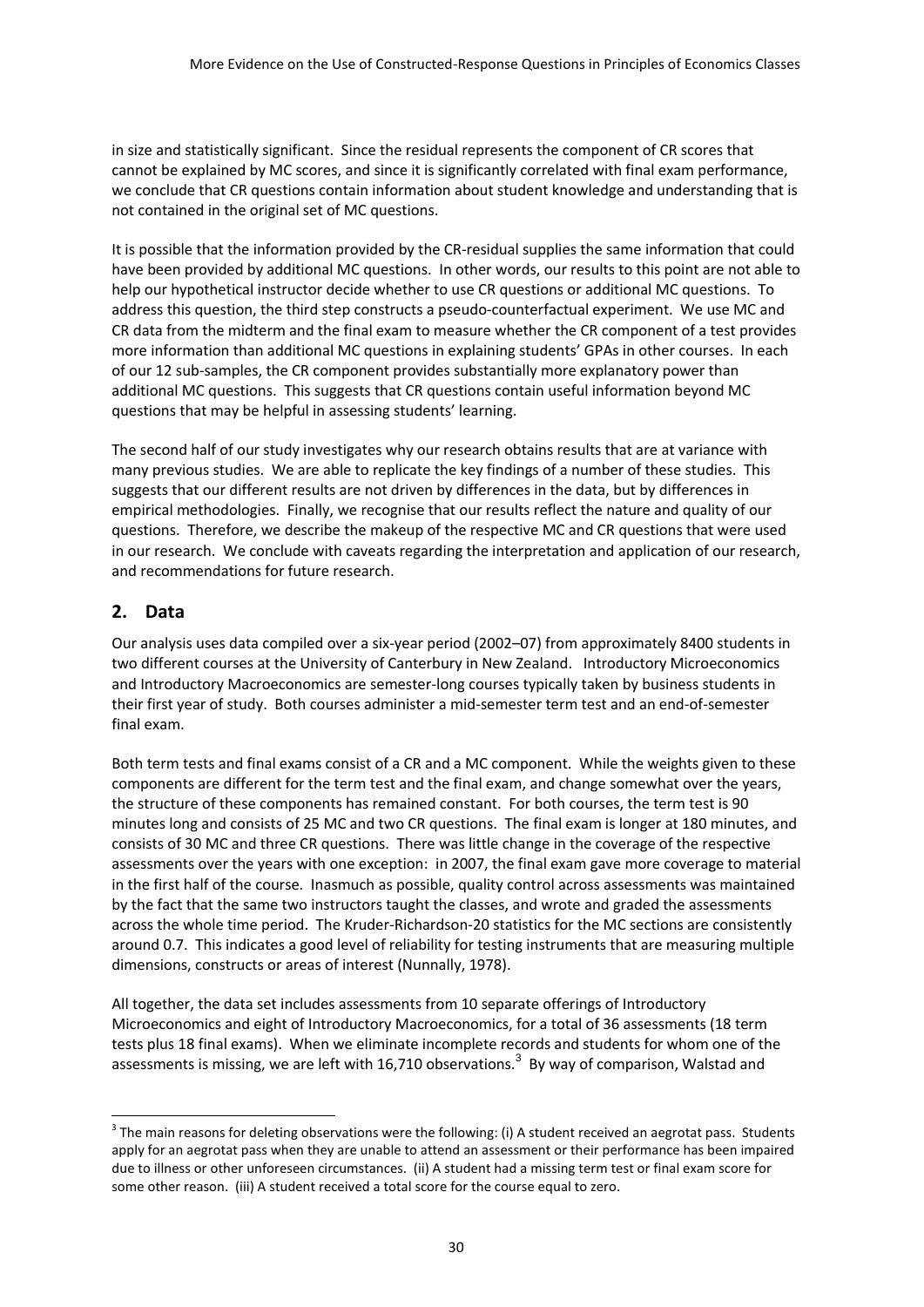Becker (1994) have a total of 8842 observations and Becker and Johnston (1999) have 4178. Most studies have far fewer.<sup>4</sup>



**Figure 1** PANEL A: Constructed-response scores





There are two features which make our data set unique. First, we have repeated observations – i.e. both a midterm test and a final exam – for the same student for a given course. Second, we have data about the student's achievement in other courses. We exploit both of these features in our analysis.

The two key variables in our study are student scores on the CR and MC components of their term tests/final exams. These are calculated as percentages out of total possible scores. Panel A of Figure 1 reports a histogram and statistical summary for the full sample of CR scores. The average score is 52.53, and there is evidence of clumping as a result of the way in which the percentage scores are calculated. The lower panel of Figure 1 provides a similar report for the MC scores in our study. These are characterised by a higher mean (68.38) and smaller spread.

Also noteworthy in Figure 1 is that the distribution of test scores is constrained to lie between 0 and 100. Amongst other problems, this will cause the errors associated with a linear regression

 $\overline{a}$ 

 $^4$  For example, Krieg and Uyar (2003) have only 223 observations.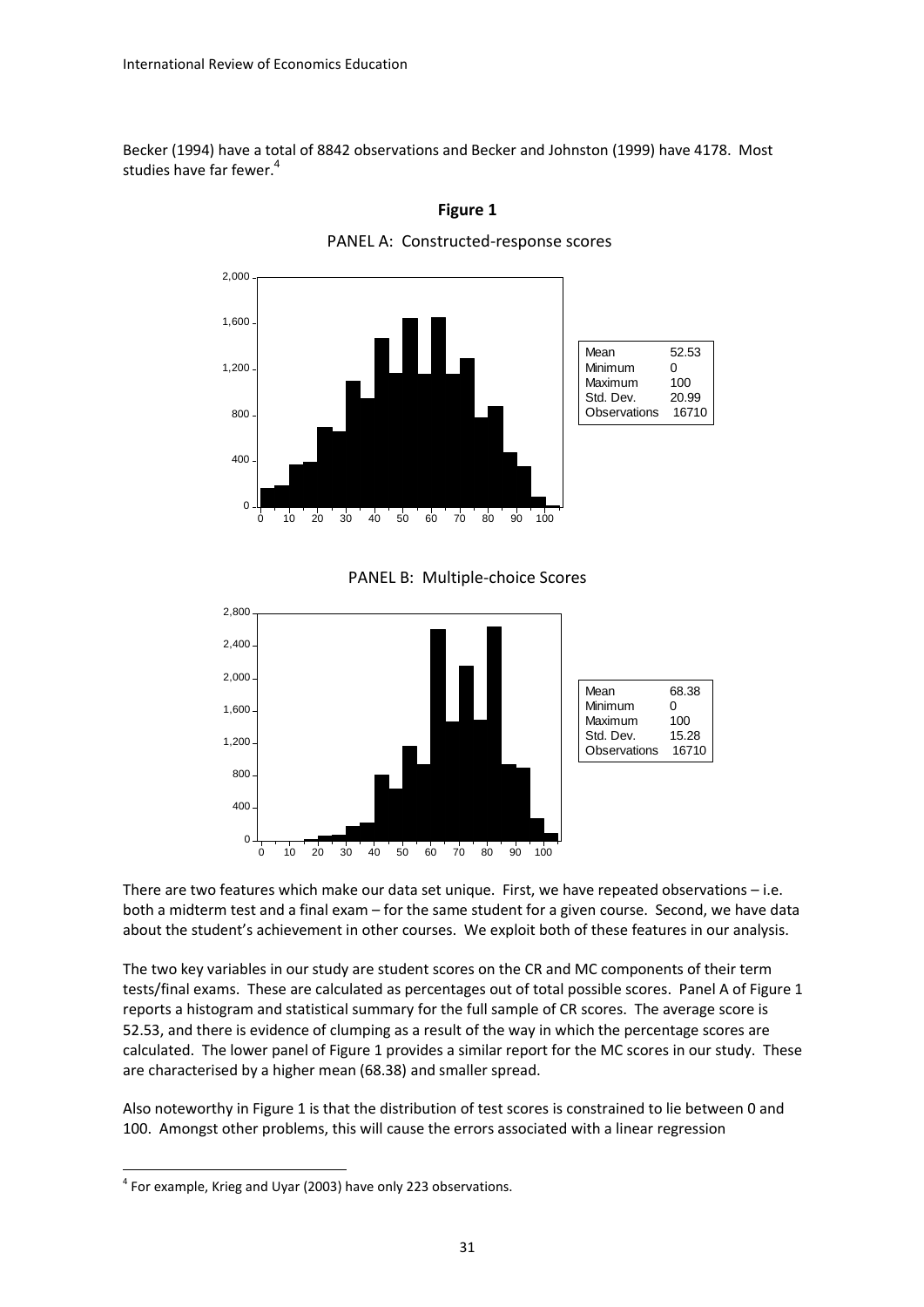specification to be heteroscedastic. We address this problem in two ways. First, we use OLS but estimate the standard errors using the heteroscedastic-robust White procedure. OLS has the advantage of facilitating interpretation of the coefficient estimates. Accordingly, these are the results we report in our paper. However, we also estimate the key regressions using the more statistically appropriate fractional logit procedure. The results are virtually identical.<sup>5</sup>

Table 1 provides a statistical summary of the students represented in our study. Approximately 55% of the sample derive from Introductory Microeconomics classes. By construction, the data set consists of exactly half term test and half final exam results. Table 1 also breaks down the CR and MC scores by term test and final exam. Both components show higher scores on the final exam. This is consistent with the fact that the term test is more time-constrained than the final exam. While the final exam has twice the allotted time as the term test, it is designed to require less than twice the work.

The variable *GPA* reports the student's grade point average for all courses outside of ECON 104 (Introductory Microeconomics) and ECON 105 (Introductory Macroeconomics) in the same year that the student was enrolled in the respective economics class. For example, if a student was enrolled in ECON 104 in Semester 1 of 2005, *GPA* reports their grade point average for all courses they took in calendar year 2005, excluding both ECON 104 and 105. $^6$  Grade points range from -1 (for a letter grade of E = fail) to 9 (for a letter grade of A+). The variable *COMPOSITE* is a weighted average of the CR and MC components, and is used later in the study when we estimate Walstad and Becker (1994)-type regressions.

| Variable                          | <b>Observations</b> | Mean  | <b>Minimum</b> | <b>Maximum</b> | Std. dev. |
|-----------------------------------|---------------------|-------|----------------|----------------|-----------|
| Micro                             | 16,710              | 0.554 | $\mathbf 0$    | 1              | 0.497     |
| Term test                         | 16,710              | 0.500 | 0              | 1              | 0.500     |
| Constructed-response (Term Test)  | 8,355               | 50.0  | 0              | 100            | 20.4      |
| Constructed-response (Final Exam) | 8,355               | 55.0  | $\mathbf 0$    | 100            | 21.3      |
| Multiple-choice (Term Test)       | 8,355               | 66.8  | 0              | 100            | 15.7      |
| Multiple-choice (Final Exam)      | 8,355               | 69.9  | 16.7           | 100            | 14.7      |
| <b>GPA</b>                        | 16,710              | 3.53  | $-1$           | 9              | 2.49      |
| Composite                         | 16,710              | 63.1  | 10             | 100            | 15.5      |

## **Table 1:** Statistical summary of data

While not reported in Table 1, approximately 56% of the sample is male. A little less than half of the students in our sample are New Zealand natives or of European extraction. Approximately 43% of the students are Asian. This high percentage is due to a surge in Asian enrollments that occurred in the early 2000s in New Zealand universities. This tapered off substantially in the latter years of the sample. Maori, Pacific Islanders and Others (primarily Africans and Middle Easterners) account for less than 8% of our sample. With respect to language, a little more than 60% of the sample declared English to be their first language. The great majority of the remainder identified with Chinese.

-

 $5$  The fractional logit results are available from the authors upon request.

<sup>&</sup>lt;sup>6</sup> We chose to exclude both introductory economics classes because of similarities in the way the two classes were assessed. Since the two lecturers work closely together, it is possible that their assessment styles were similar. Correlation in performance across the two classes might represent students' ability to perform well on a particular style of assessment, and not an independent observation about student learning outcomes.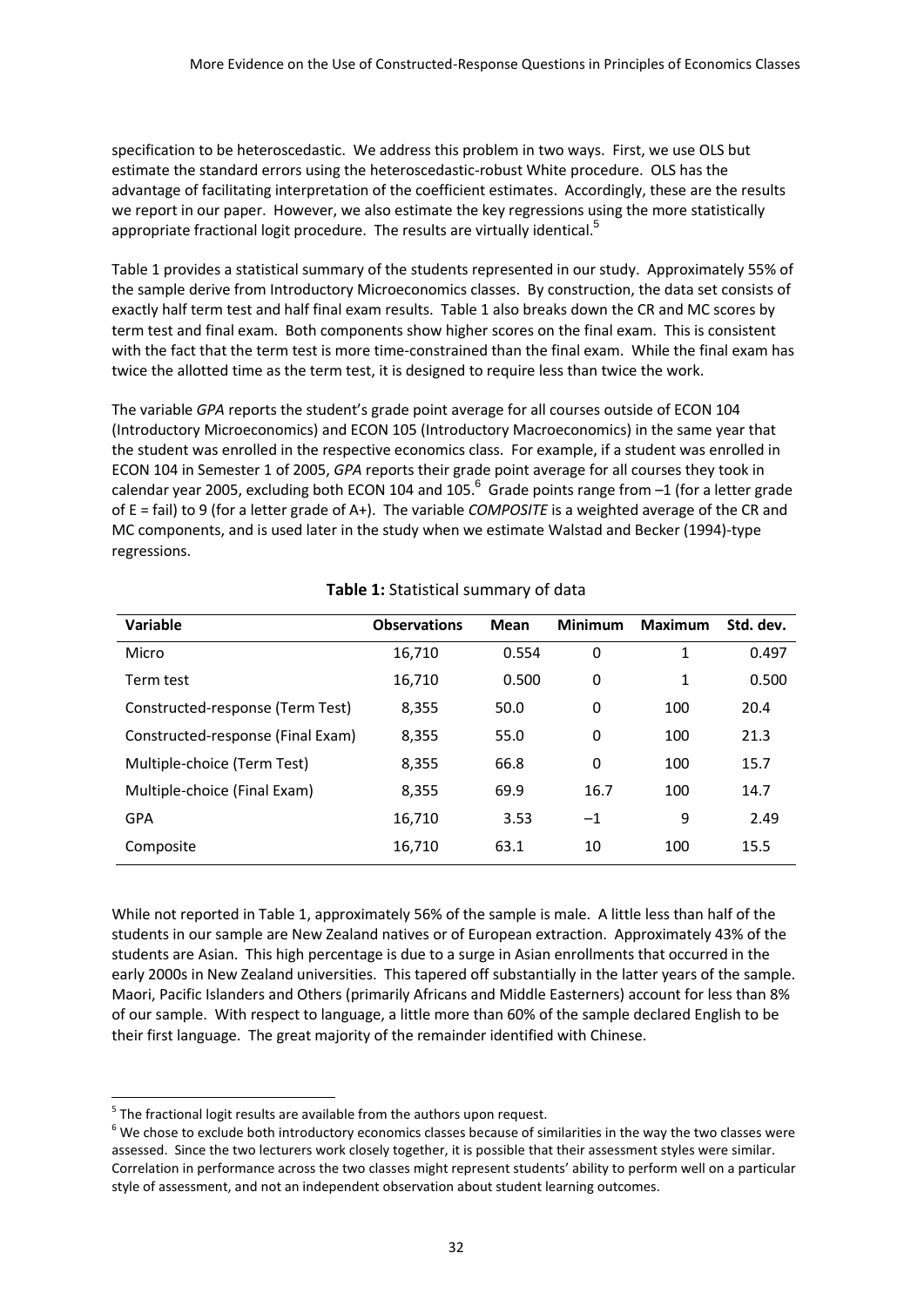## **3. Results**

#### *Step one*

The first step of our analysis consists of determining to what extent performance on the CR component of an assessment is 'predictable' from the student's MC score on that assessment. If the corresponding regressions produce  $R^2$  values close to 1, this would clearly indicate that CR scores added little information to that already provided by the student's MC performance. In this case, our hypothetical instructor would be better off discarding the CR component and using an all-MC assessment.

Table 2 summarises the results of this analysis. We divided our data set into four, mutually exclusive sets of observations: (i) term tests and (ii) final exams from Introductory Microeconomics classes; and (iii) term tests and (iv) final exams from Introductory Macroeconomics classes. For each sample, we regressed students' CR scores on their MC scores for the same assessment. In addition, we aggregated all the observations into one sample. Not surprisingly, we find that MC scores are significant predictors of students' CR scores. An extra percentage point on the MC component predicts an additional 0.7 to 1.1 percentage points on the CR component, depending on the sample.

|                       |                                   |                                    | Sample                            |                             |                                   |
|-----------------------|-----------------------------------|------------------------------------|-----------------------------------|-----------------------------|-----------------------------------|
|                       | Micro/Term<br><b>Tests</b><br>(1) | Micro/Final<br><b>Exams</b><br>(2) | Macro/Term<br><b>Tests</b><br>(3) | Macro/Final<br>Exams<br>(4) | All<br><b>Observations</b><br>(5) |
| Constant              | $-7.4980$<br>$(-6.72)$            | $-12.1581$<br>$(-11.69)$           | 6.1509<br>(5.79)                  | $-21.2494$<br>$(-18.03)$    | $-6.0626$<br>$(-10.69)$           |
| Multiple-Choice       | 0.8097<br>(50.96)                 | 0.9832<br>(67.81)                  | 0.7143<br>(43.55)                 | 1.0608<br>(67.28)           | 0.8568<br>(106.63)                |
| Observations          | 4628                              | 4628                               | 3727                              | 3727                        | 16710                             |
| $R^2$                 | 0.347                             | 0.470                              | 0.318                             | 0.508                       | 0.389                             |
| Simple<br>Correlation | 0.589                             | 0.686                              | 0.564                             | 0.713                       | 0.624                             |

#### **Table 2:** Predicting constructed-response scores using multiple-choice scores

NOTE: Values in parentheses are *t*-statistics calculated using heteroscedastic-robust (White) standard errors.

On the other hand, we also find that the  $R^2$  values are never close to 1. The  $R^2$  values for the final exam regressions are close to 50%. Those for the term tests are even lower, in the low- to mid-30s.<sup>7</sup> (We discuss this difference between term tests and final exams below.) For the full sample, the  $R^2$  of the regression of CR scores on MC scores is a little less than 40%. $^8$ 

To facilitate comparison with other studies, the last line of the table reports the simple correlation between CR and MC scores. Walstad and Becker (1994, p. 194) report simple correlations of 0.69 and

 $^7$  Conventional wisdom is that CR questions are 'noisier' assessments. This view is supported by the fact that CR scores have greater dispersion (cf. Figure 1 and Table 1).

<sup>8</sup> We also investigated the effect of including higher-order, polynomial terms for the MC variable. This added little to the overall explanatory power of the equations.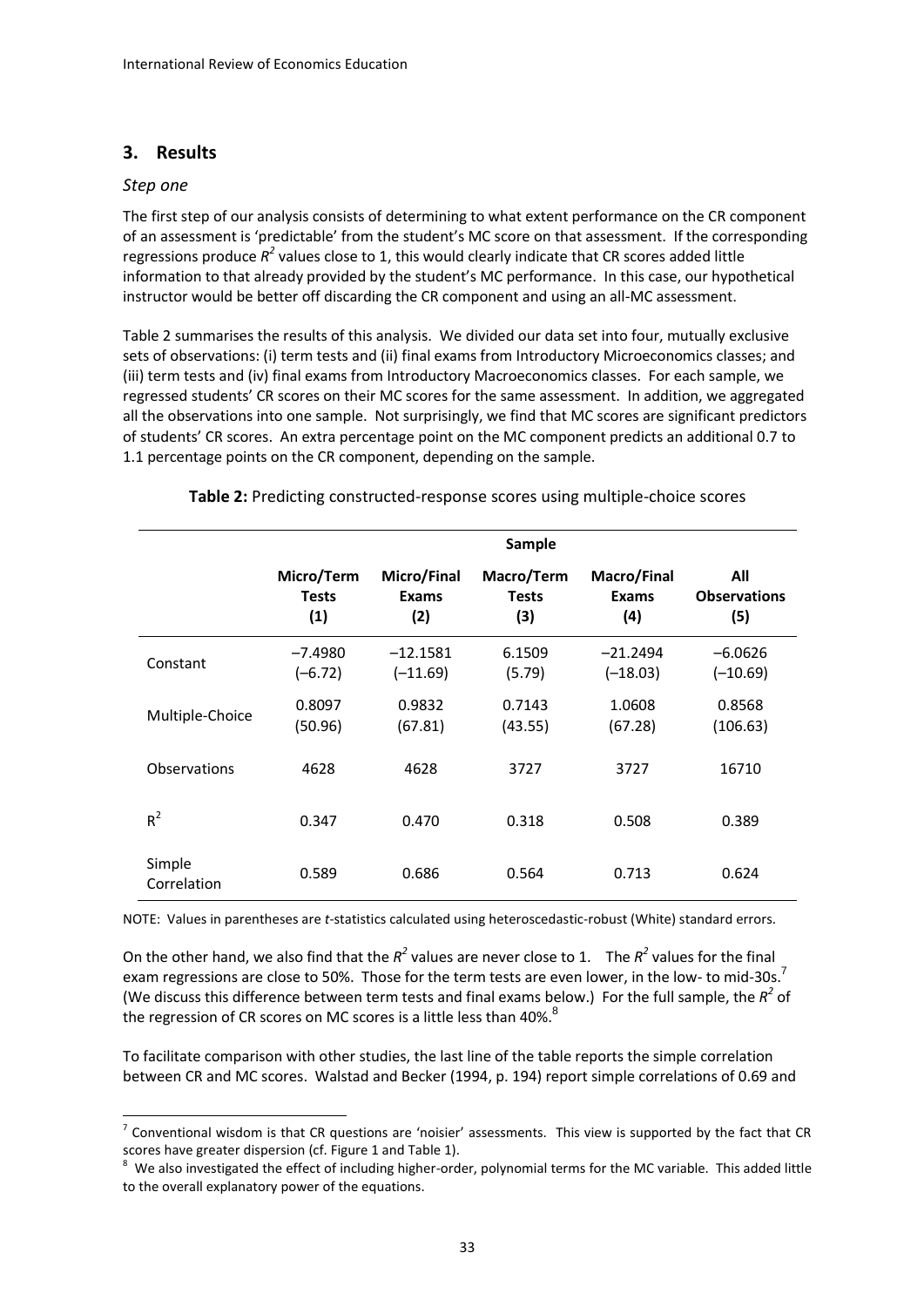0.64 for the Micro and Macro AP tests. Lumsden and Scott (1987, p. 367) report correlations of 0.18 and 0.26 for introductory Micro and Macro courses, respectively. In contrast, they cite a number of other studies where the correlations range higher, though still lower than reported here. Thus, our finding that CR scores are far from being perfectly, or even near perfectly, predictable from MC scores appears to be the norm.

Unfortunately, while an  $R^2$  close to 1 provides strong evidence that CR and MC questions measure the same thing, it is unclear what an  $R^2$  far from 1 implies. Is the unexplained component in CR scores due to the fact that these measure aspects of students' knowledge and understanding that are not measured by MC questions? Or are the two question types assessing the same thing(s) but with noise/measurement error?

#### *Step two*

-

If we had an alternative measure of student knowledge and understanding, we could take the residuals from the regressions in Table 2 and test if they were significant predictors of this alternative measure. If the residuals were unrelated to student knowledge and understanding, say were pure measurement error, then one would expect them to be uncorrelated to this alternative measure. Alternatively, if we could show that these residuals were positively related to this alternative measure, this would provide evidence that the residuals contained information about student knowledge and understanding that was not captured by MC responses.

Unfortunately, we do not have an alternative measure of student knowledge and understanding for the same assessment. We do, however, have a close substitute. Because we have repeated observations for each student, we can test whether residuals from the term test regressions are related to achievement on the final exam. If the residuals represent pure measurement error, one would not expect to find any relationship with students' final exam performance.

Column (1) of Table 3 reports the results of a regression where students' CR scores from the final exam were regressed on (i) their MC scores from the term test, and (ii) the unexplained component of their CR score from the term test (i.e. the residual from the regression specification that was reported in Table 2). $^{9}$  We separate the 2002–06 and 2007 final exams because the 2007 final exams included a larger share of material from the first half of the course. We also separate the Introductory Microeconomics and Introductory Macroeconomics final exams. In each of the six samples, the *Residual* variable has very large *t*-values. In addition, the respective coefficients are all positivelysigned.<sup>10</sup>

Our results are evidence that CR scores contain information not contained in the existing MC scores, and that this information is correlated with student academic performance. But is this 'information' really related to students' knowledge and understanding of course material? For example, suppose students with bad handwriting receive lower marks on CR questions, *ceteris paribus*. Then a lower score on the term test CR section could be predictive of a lower score on the final exam CR section because it was predictive of bad handwriting.

 $9$  The residual variables come from term test CR regressions using the same observations as the Table 3 samples (e.g. 'All Observations (2002–2006)', 'All Observations (2007)', etc.). Note that we would get the same coefficient and *t*-statistics for this variable if we substituted the actual CR (Term Test) variable for the associated residual (see Johnston and DiNardo, 1997, p. 82). We use the residual variable to emphasise that this variable contains information that is independent of the information contained in the MC (Term Test) variable.

 $10$  At the suggestion of a referee who was concerned that our results might be an artifact of a given year's type of assessment or demographic composition of test-takers, we re-estimated the regressions in Table 3, breaking out the observations by year and subject area (Macroeconomics, Microeconomics). The residual from the CR term test regression remained a significant determinant of final exam performance in every case (a total of 22 regressions). The results are available from the authors.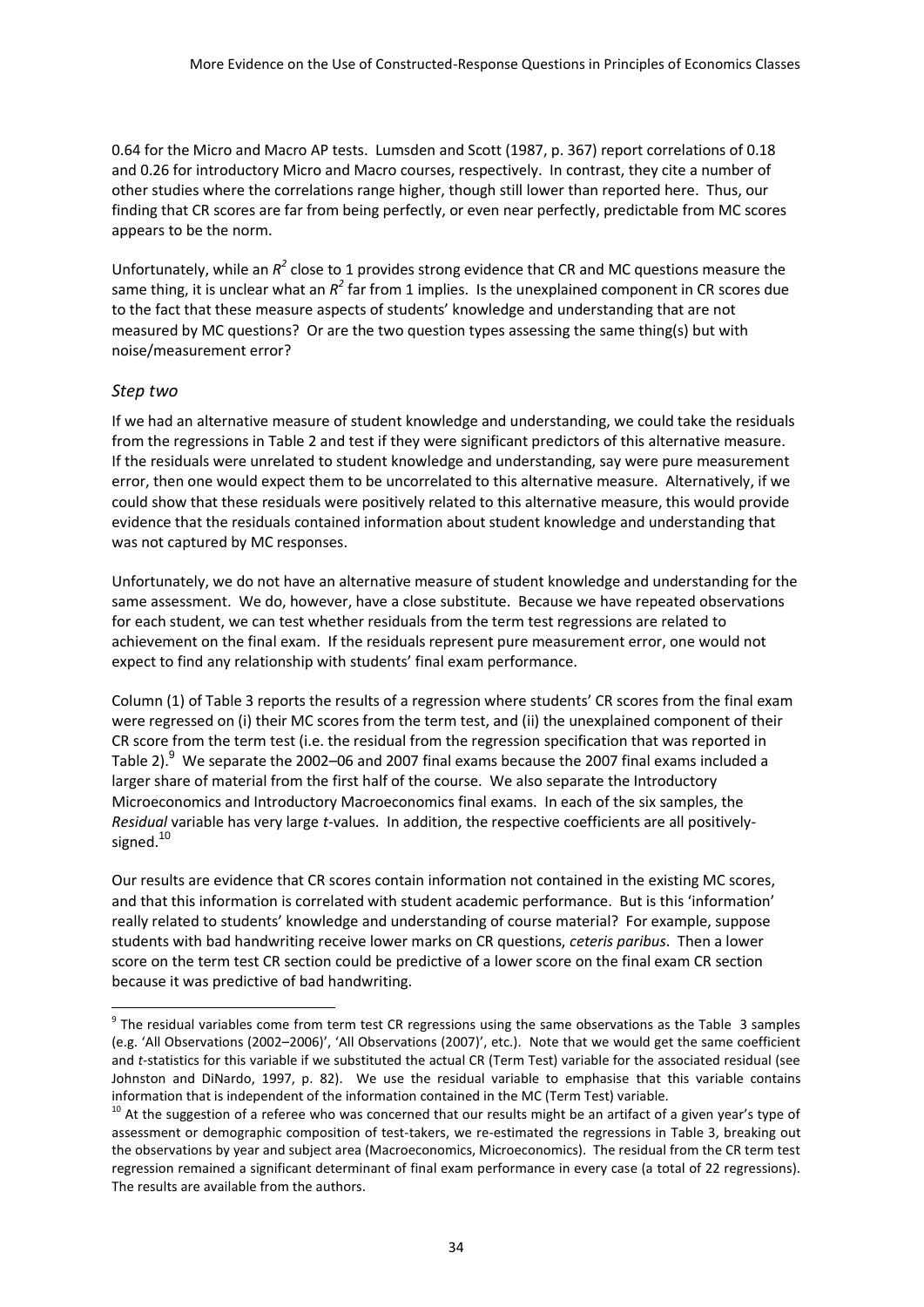To check this possibility, we also regressed students' final exam MC scores on the same two variables used to predict their final exam CR scores. The qualitative results remain unchanged. For each sample, the *Residual* variable is positively correlated and highly, statistically significant. In other words, the unexplained component of term test CR scores predicts student achievement on both the (i) CR and (ii) MC components of the final exam.

While this latter finding is strong evidence that the CR residuals contain information about student knowledge and understanding, it raises another concern: if CR and MC questions measure something different, why should the term test CR residual have predictive power for the final exam MC score?

| Variable                                                   | Dep. Variable =<br><b>Constructed-Response</b><br>(Final Exam) (1) | Dep. Variable =<br><b>Multiple-Choice</b><br>(Final Exam) (2) |
|------------------------------------------------------------|--------------------------------------------------------------------|---------------------------------------------------------------|
| Sample (1a): All observations (2002-2006)                  |                                                                    |                                                               |
| Constant                                                   | 7.5982<br>(9.55)                                                   | 37.3361<br>(60.72)                                            |
| Multiple-Choice (Term Test)                                | 0.7152<br>(63.24)                                                  | 0.4933<br>(57.12)                                             |
| Residual from Term Test Constructed-Response<br>Regression | 0.5292<br>(49.49)                                                  | 0.3092<br>(38.97)                                             |
| $R^2$                                                      | 0.468                                                              | 0.410                                                         |
| Observations                                               | 7270                                                               | 7270                                                          |
| Sample (1b): All observations (2007)                       |                                                                    |                                                               |
| Constant                                                   | $-12.2469$<br>$(-5.97)$                                            | 25.8495<br>(14.34)                                            |
| Multiple-Choice (Term Test)                                | 0.9591<br>(33.80)                                                  | 0.6170<br>(25.09)                                             |
| Residual from Term Test Constructed-Response<br>Regression | 0.6331<br>(22.03)                                                  | 0.2198<br>(11.80)                                             |
| $R^2$                                                      | 0.579                                                              | 0.415                                                         |
| Observations                                               | 1085                                                               | 1085                                                          |
| Sample (2a): Micro (2002-2006)                             |                                                                    |                                                               |
| Constant                                                   | $-0.6955$<br>$(-0.58)$                                             | 27.7901<br>(30.76)                                            |
| Multiple-Choice (Term Test)                                | 0.7954<br>(48.93)                                                  | 0.5879<br>(48.29)                                             |
| Residual from Constructed-Response<br>Regression           | 0.4710<br>(31.79)                                                  | 0.2740<br>(25.20)                                             |
| $R^2$                                                      | 0.459                                                              | 0.4424                                                        |
| Observations                                               | 3947                                                               | 3947                                                          |
| Sample (2b): Micro (2007)                                  |                                                                    |                                                               |
| Constant                                                   | $-12.7999$<br>$(-4.93)$                                            | 23.3048<br>(11.25)                                            |

## **Table 3:** Predicting final exam performance from term test scores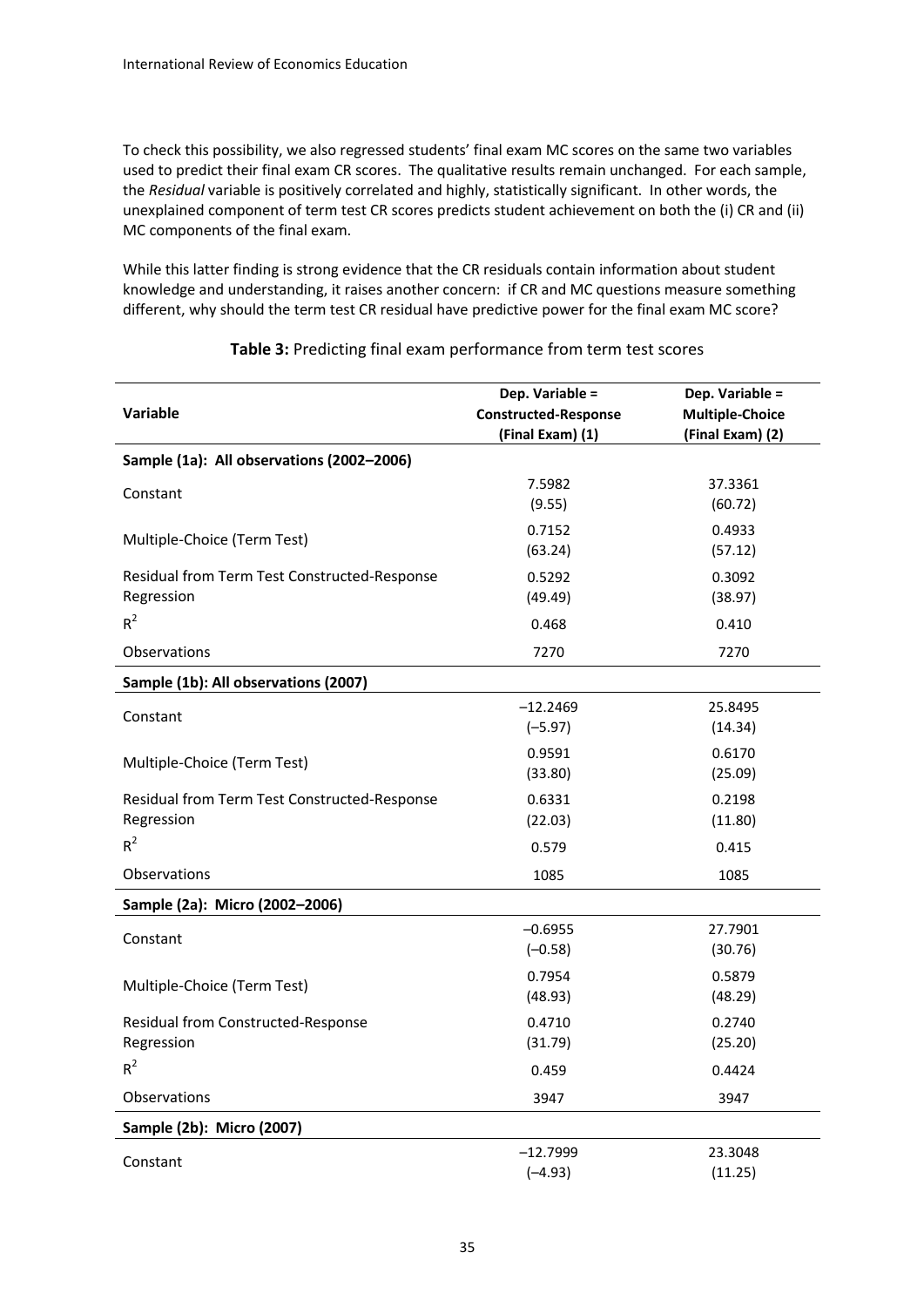| Variable                                                   | Dep. Variable =<br><b>Constructed-Response</b><br>(Final Exam) (1) | Dep. Variable =<br><b>Multiple-Choice</b><br>(Final Exam) (2) |
|------------------------------------------------------------|--------------------------------------------------------------------|---------------------------------------------------------------|
| Multiple-Choice (Term Test)                                | 0.9946<br>(26.90)                                                  | 0.6108<br>(21.07)                                             |
| Residual from Term Test Constructed-Response<br>Regression | 0.6112<br>(17.21)                                                  | 0.2547<br>(11.73)                                             |
| $R^2$                                                      | 0.578                                                              | 0.454                                                         |
| Observations                                               | 681                                                                | 681                                                           |
| Sample (3a): Macro (2002-2006)                             |                                                                    |                                                               |
| Constant                                                   | 9.6417<br>(8.77)                                                   | 40.0442<br>(46.99)                                            |
| Multiple-Choice (Term Test)                                | 0.7335<br>(44.66)                                                  | 0.5055<br>(39.99)                                             |
| Residual from Term Test Constructed-Response<br>Regression | 0.5757<br>(33.66)                                                  | 0.2808<br>(22.50)                                             |
| $R^2$                                                      | 0.486                                                              | 0.404                                                         |
| Observations                                               | 3323                                                               | 3323                                                          |
| Sample (3b): Macro (2007)                                  |                                                                    |                                                               |
| Constant                                                   | $-13.8856$<br>$(-4.07)$                                            | 34.2929<br>(12.53)                                            |
| Multiple-Choice (Term Test)                                | 0.9375<br>(20.68)                                                  | 0.5685<br>(15.96)                                             |
| Residual from Term Test Constructed-Response<br>Regression | 0.6663<br>(13.09)                                                  | 0.3167<br>(9.80)                                              |
| $R^2$                                                      | 0.581                                                              | 0.479                                                         |
| Observations                                               | 404                                                                | 404                                                           |

NOTE: Values in parentheses are *t-*statistics calculated using heteroscedastic-robust (White) standard errors.

Our explanation recalls a number of previously noted characteristics about our data, and combines this with the educational psychology literature on learning goals. First, both CR and MC scores are lower for the term test than the final exam. Second, the  $R^2$  values from the term test regressions in Table 2 are lower than the corresponding final exam regressions. Third, the term test is more time-constrained than the final exam, as evidenced by lower mean CR and MC scores (cf. Table 1).

Bloom's (1956) taxonomy predicts that MC questions are more likely to test the lower levels of educational objectives (i.e. Knowledge, Comprehension, Application and, perhaps, Analysis). While CR questions test these as well, they are uniquely suited for assessing the more advanced learning goals (Synthesis and Evaluation).<sup>11</sup> Accordingly, one would expect CR to contain some unique information compared to MC, but also some overlap.

We now attempt to explain both the poorer predictability of MC scores on term tests (cf. Table 2), and the fact that term test CR scores are significant predictors of final exam MC scores (cf. Column 2, Table

-

 $11$  The six levels of Bloom's taxonomy are sometimes recast as follows (from lowest to highest): (i) Remembering, (ii) Understanding, (iii) Applying, (iv) Analysing, (v) Evaluating, and (vi) Creating.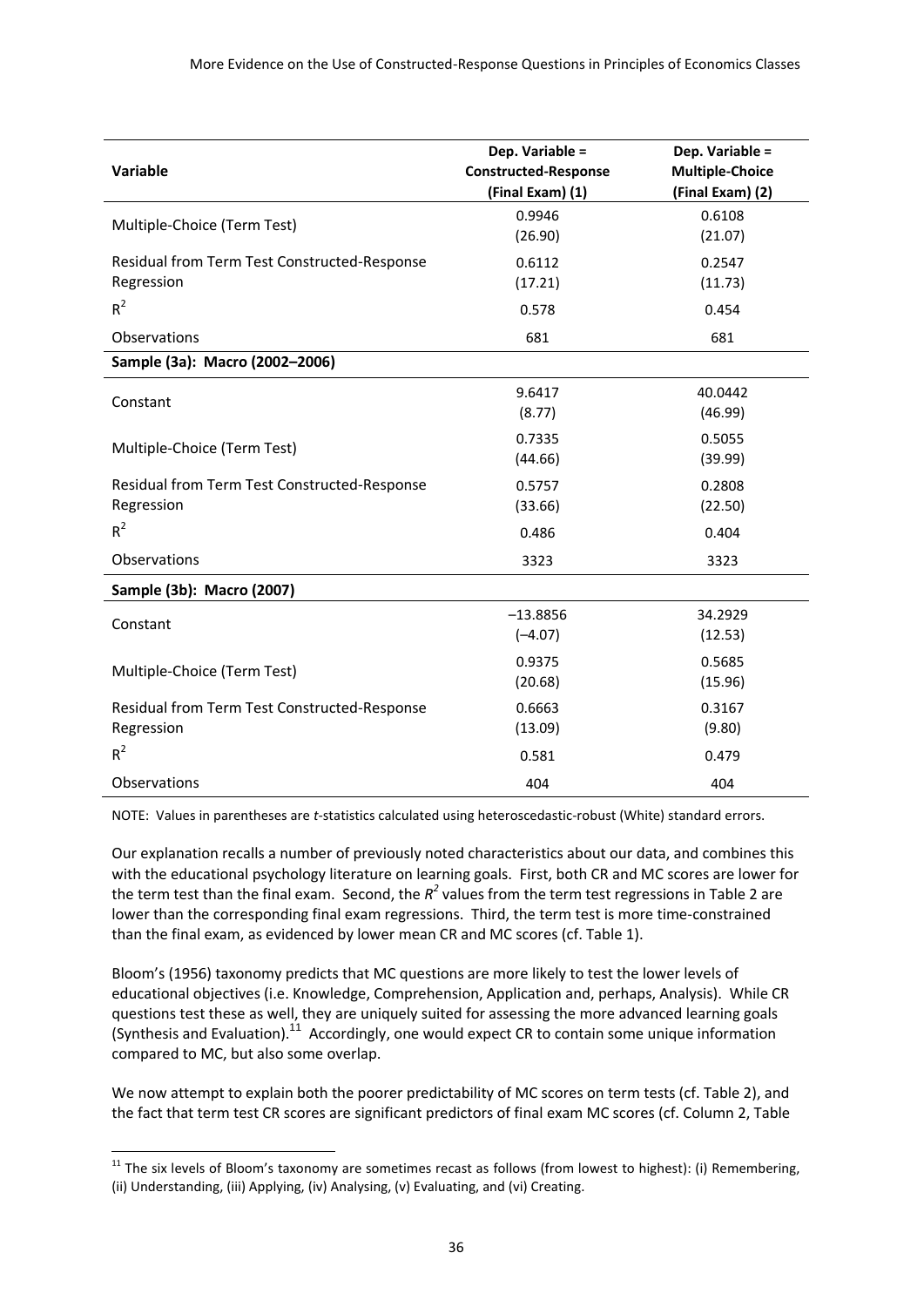3). Given the greater time constraints, we hypothesise that students will devote relatively less time to the MC component on the term test; since MC questions can be answered very quickly, if necessary. However, the cost of this test-taking strategy is that students are less likely to get the more difficult MC questions (Application and Analysis) correct. It is these more difficult MC questions that will test higher levels of learning.

As a consequence, the amount of informational 'overlap' between the MC and the CR questions – as measured by the levels of educational objectives that are assessed – is likely to be lower for the term test than for the final exam. This will cause MC scores to be a worse predictor of CR scores on term tests compared to final exams. It will also cause the MC responses on the final exam to measure higher levels of knowledge and understanding than the MC responses on the term test. Because the CR responses also assess these higher levels, the CR *Residual* will be able to predict final exam MC scores even after controlling for term test MC scores.

The fact that (i) the CR-residual is a significant determinant of MC scores on the final exam, and (ii) the MC variable explains a smaller amount of variation in CR scores on term tests compared to final exams, is consistent with the hypothesis that the CR-residual measures higher-level learning according to Bloom's taxonomy (Bloom, 1956).

#### *Step three*

Summarising the above, our results suggest that CR scores contain information not contained in the responses to *existing* MC questions. However, we are still not in a position to help our hypothetical instructor decide whether to use CR questions or additional MC questions: perhaps the additional information provided by the CR questions is merely a substitute for information that could have been provided by including more MC questions. To address this concern, we would like to compare assessments using composite MC/CR questions with those using all-MC questions.

We could empirically address this if we were able to perform the following experiment. Suppose there were two groups of identical students. One group was given a composite test composed of MC and CR questions. Call these variables *MC1* and *CR*. The other group was given a test composed entirely of MC questions, where the first half of the questions was identical to what the first group received. Call these two sets of MC questions, *MC1* and *MC2*. Finally, suppose we had some objective measure of a student's knowledge and understanding of course material. Call this variable *Y*.

Now consider two regression models:

$$
Y_i = \mathcal{B}_0 + \mathcal{B}_1 M C 1_i + \mathcal{B}_2 M C 2_i + \varepsilon_i
$$
 (1)

$$
Y_i = \alpha_0 + \alpha_1 \, MCl_i + \alpha_2 \, CR_i + v_i \tag{2}
$$

If the CR questions contained the same 'information' as the additional MC questions, then the specification of Equation (2) should have approximately the same explanatory power as the specification of Equation (1). Alternatively, if the  $R^2$  value for Equation (2) was smaller than that for Equation (1), that would suggest that the CR questions were less efficient at 'explaining' students' understanding than the additional MC questions. If the  $R^2$  value for Equation (2) were greater, that would indicate that the CR questions contained information that had greater explanatory power than the additional MC questions.

We could get to this conclusion because we have a counterfactual to compare our composite test results with: One group takes a test composed entirely of MC questions. The other group takes a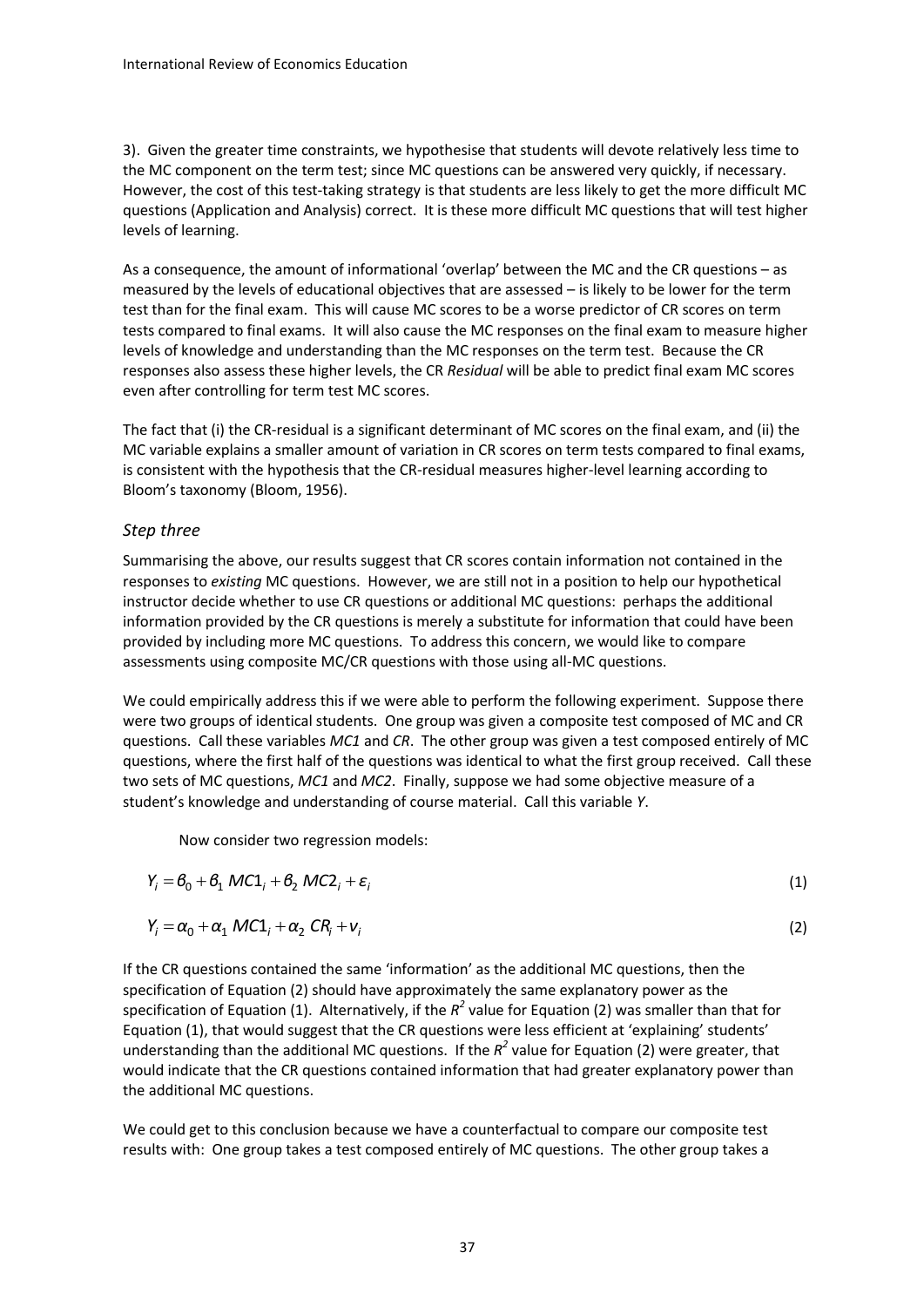composite test composed of both MC and CR questions. Unfortunately, our data does not contain a real counterfactual. Instead, we manipulate our data to create a pseudo-counterfactual.

A unique feature of our data is that we have information on students' grades in every course they have taken at the University of Canterbury. As discussed above, we use this information to calculate a GPA value based on their performance in non-introductory economics classes. We use this GPA variable to proxy for *Y* in the experiment described by Equations (1) and (2) and the subsequent discussion. Our working assumption is that GPA in non-economics classes is positively correlated with students' knowledge and understanding of course material in their economics principles class. Our rationale is that students who have a good understanding of course material in one class are also likely to get high grades in their other classes (because better students are more likely to have good knowledge and understanding in all their classes).

For each student in a given principles of economics course, we also have their MC score on the (i) term test and (ii) final exam in that course; and their CR score on the (iii) term test and (iv) final exam. We divide our observations into the same six samples that we used in Table 3. With reference to Equations (1) and (2) above and the corresponding discussion, let *MC1* be the MC component on the term test, and let *MC2* and *CR* be the MC and CR scores from the final exam. Note that *MC2* and *CR* should be from the same assessment to make the comparison as clean as possible.

Using the same logic as above, if the  $R^2$  values are higher from the equations with the *CR* component, that suggests that the CR responses contain more/better information than the *MC2* responses – and not just the same information. Accordingly, we compare the following regression models:

(i)  $\mathsf{GPA}_{\mathsf{t}} = \beta_0 + \beta_1 \, \mathsf{MC}(\mathsf{Term})_{\mathsf{t}} + \beta_2 \, \mathsf{MC}(\mathsf{Final}^{\mathsf{t}}_{\mathsf{t}} + \varepsilon_{\mathsf{t}}^{\mathsf{t}}, \mathsf{and}$ 

(ii) 
$$
GPA_t = \alpha_0 + \alpha_1 MC(Term)_t + \alpha_2 CR(Final) + \eta_t.
$$

To recapitulate, the pair of models above proxies for the following thought experiment: Suppose an instructor had given an all-MC term test. Would he or she more effectively assess academic achievement if the final exam consisted of all MC questions, or a mix of CR and MC questions? Specification (i) represents the case where assessment is based solely on MC questions. Specification (ii) represents a composite CR/MC assessment. If MC and CR questions measure the same thing(s), a comparison of the  $R^2$  values from estimating models (i) and (ii) across different samples should show no clear pattern. However, if CR questions measure information not captured by the additional MC questions – such as higher levels of the Bloom (1985) taxonomy – then the  $R^2$  values from Specification (ii) regressions should be consistently higher.

As a further test, we also compare an alternative pair of regression models:

(iii)  $\mathsf{GPA}_{\mathsf{t}} = \beta_{0} + \beta_{1} \, \mathsf{MC}(\mathsf{Final}_{\mathsf{t}} + \beta_{2} \, \mathsf{MC}(\mathsf{Term})_{\mathsf{t}} + \varepsilon_{\mathsf{t}}$  , and

(iv) 
$$
GPA_t = \alpha_0 + \alpha_1 MC(Final_t) + \alpha_2 CR(Term_t) + \eta_t.
$$

Table 4 reports the results of this test. We divide the data into the same six samples used for Table 3. Consider the first two rows of Table 4. For the sample of all observations from 2002–06 (Sample 1a), the regression of *GPA* on the two MC components produces an  $R^2$  value of 0.424. In contrast, the 'composite' regression of one MC and one CR component has an associated  $R^2$  value of 0.526. The composite 'assessment' does a better job of predicting student achievement. Rows (3) and (4) perform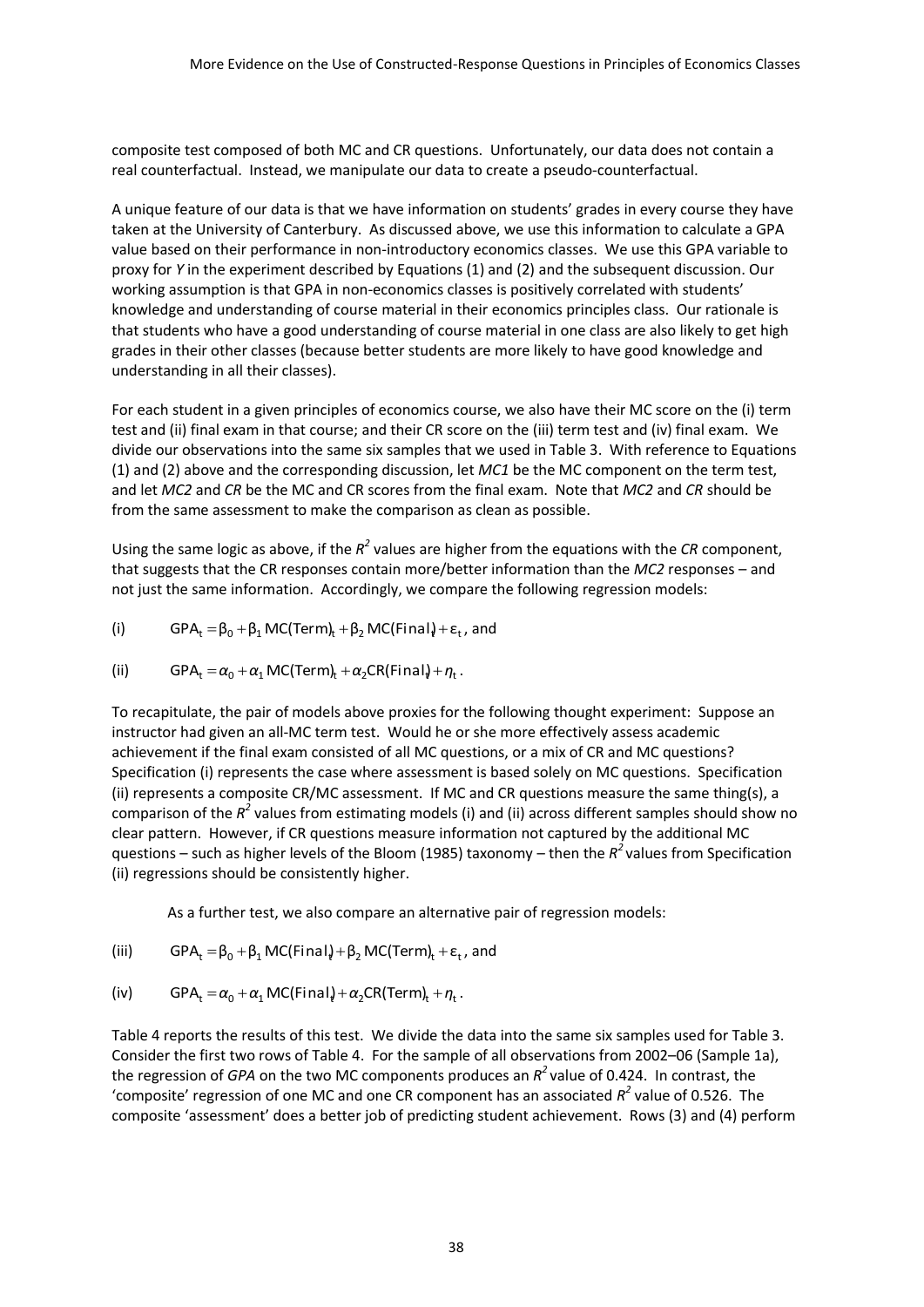a similar comparison, this time starting with the *MC(Final)* score and adding either the *MC(Term)* or *CR(Term)* score. Once again, the composite 'assessment' does a better job of predicting student achievement. In fact, for every sample and every pair of regression models, a combination of CR and MC scores does a better job of predicting students' *GPAs* than relying solely on MC scores.

|                                           | <b>Estimated coefficients</b>         |                                        |                                         |                                          |
|-------------------------------------------|---------------------------------------|----------------------------------------|-----------------------------------------|------------------------------------------|
|                                           | <b>Multiple-Choice</b><br>(Term Test) | <b>Multiple-Choice</b><br>(Final Exam) | Constructed-<br>Response<br>(Term Test) | Constructed-<br>Response<br>(Final Exam) |
| I. Sample (1a)                            |                                       |                                        |                                         |                                          |
| A. MC(Term) + [ MC(Final) OR CR(Final) ]: |                                       |                                        |                                         |                                          |
| (1) $R^2 = 0.424$                         | 0.0392<br>(23.25)                     | 0.0811<br>(46.10)                      | ----                                    | ----                                     |
| (2) $R^2 = 0.526$                         | 0.0277<br>(18.44)                     | ----                                   | ----                                    | 0.0719<br>(65.76)                        |
| B. MC(Final) + [ MC(Term) OR CR(Term) ]:  |                                       |                                        |                                         |                                          |
| (3) $R^2 = 0.424$                         | 0.0392<br>(23.25)                     | 0.0811<br>(46.10)                      | ----                                    | ----                                     |
| (4) $R^2 = 0.485$                         |                                       | 0.0634<br>(35.53)                      | 0.0491<br>(37.60)                       |                                          |
| II. Sample (1b)                           |                                       |                                        |                                         |                                          |
| A. MC(Term) + [ MC(Final) OR CR(Final) ]: |                                       |                                        |                                         |                                          |
| $(5)$ R <sup>2</sup> = 0.490              | 0.0497<br>(9.75)                      | 0.0864<br>(18.01)                      | ----                                    |                                          |
| (6) $R^2 = 0.593$                         | (0.0328)<br>(7.15)                    | ----                                   | ----                                    | 0.0732<br>(25.73)                        |
| B. MC(Final) + [ MC(Term) OR CR(Term) ]:  |                                       |                                        |                                         |                                          |
| $(7)$ R <sup>2</sup> = 0.490              | 0.0497<br>(9.75)                      | 0.0864<br>(18.01)                      | ----                                    |                                          |
| (8) $R^2 = 0.554$                         |                                       | 0.0764<br>(17.96)                      | 0.0506<br>(16.13)                       |                                          |

**Table 4**: Predicting student GPAs: would an all-multiple choice assessment be better?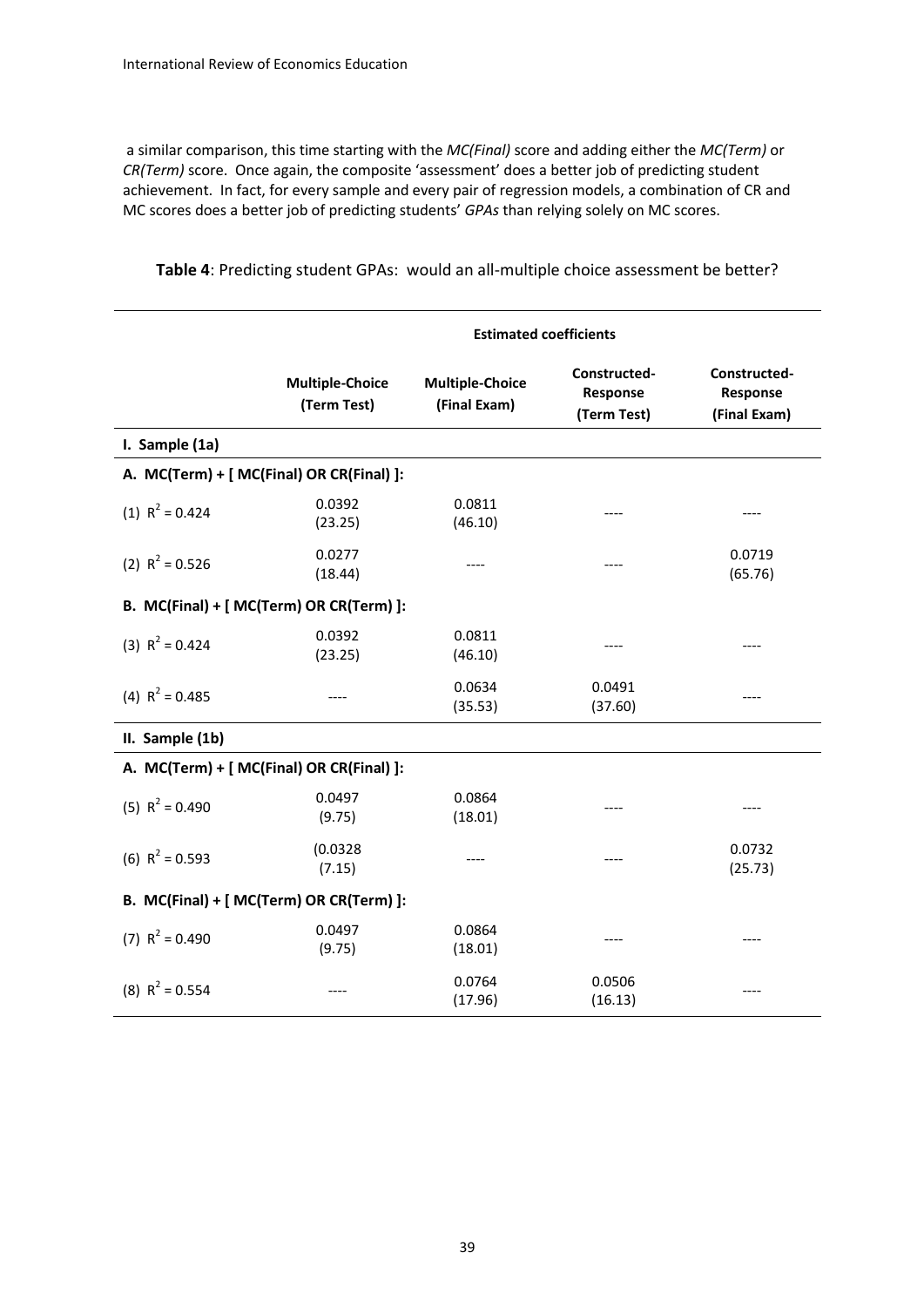| III. Sample (2a)                          |                   |                   |                   |                   |
|-------------------------------------------|-------------------|-------------------|-------------------|-------------------|
| A. MC(Term) + [ MC(Final) OR CR(Final) ]: |                   |                   |                   |                   |
|                                           |                   |                   |                   |                   |
| (9) $R^2 = 0.434$                         | 0.0472<br>(18.75) | 0.0753<br>(30.18) |                   |                   |
| $(10)$ R <sup>2</sup> = 0.534             | 0.0364<br>(16.42) | ----              |                   | 0.0693<br>(44.23) |
| B. MC(Final) + [ MC(Term) OR CR(Term) ]:  |                   |                   |                   |                   |
| $(11)$ R <sup>2</sup> = 0.434             | 0.0472<br>(18.75) | 0.0753<br>(30.18) |                   |                   |
| $(12)$ R <sup>2</sup> = 0.468             |                   | 0.0671<br>(24.54) | 0.0444<br>(24.54) |                   |
| IV. Samples (2b)                          |                   |                   |                   |                   |
| A. MC(Term) + [ MC(Final) OR CR(Final) ]: |                   |                   |                   |                   |
| (13) $R^2 = 0.515$                        | 0.0406<br>(6.39)  | 0.0989<br>(16.13) |                   |                   |
| $(14)$ R <sup>2</sup> = 0.587             | 0.0291<br>(4.89)  | ----              |                   | 0.0723<br>(19.40) |
| B. MC(Final) + [ MC(Term) OR CR(Term) ]:  |                   |                   |                   |                   |
| $(15)$ R <sup>2</sup> = 0.515             | 0.0406<br>(6.39)  | 0.0989<br>(16.13) |                   |                   |
| $(16)$ R <sup>2</sup> = 0.572             |                   | 0.0834<br>(15.06) | 0.0450<br>(11.45) |                   |
| V. Sample (3a)                            |                   |                   |                   |                   |
| A. MC(Term) + [ MC(Final) OR CR(Final) ]: |                   |                   |                   |                   |
| $(17)$ R <sup>2</sup> = 0.421             | 0.0410<br>(16.08) | 0.0792<br>(29.40) |                   |                   |
| $(18)$ R <sup>2</sup> = 0.533             | 0.0296<br>(13.43) |                   | ----              | 0.0702<br>(45.38) |
| B. MC(Final) + [ MC(Term) OR CR(Term) ]:  |                   |                   |                   |                   |
| (19) $R^2 = 0.421$                        | 0.0410<br>(16.08) | 0.0792<br>(29.40) | ----              |                   |
| $(20)$ R <sup>2</sup> = 0.508             |                   | 0.0593<br>(22.79) | 0.0550<br>(29.58) |                   |
| VI. Sample (3b)                           |                   |                   |                   |                   |
| A. MC(Term) + [ MC(Final) OR CR(Final) ]: |                   |                   |                   |                   |
| $(21)$ R <sup>2</sup> = 0.473             | 0.0563<br>(6.83)  | 0.0855<br>(9.84)  |                   |                   |
| $(22)$ R <sup>2</sup> = 0.630             | 0.0289<br>(3.95)  |                   |                   | 0.0811<br>(18.22) |
| B. MC(Final) + [ MC(Term) OR CR(Term) ]:  |                   |                   |                   |                   |
| $(23)$ R <sup>2</sup> = 0.473             | 0.0563<br>(6.83)  | 0.0855<br>(9.84)  |                   |                   |
| $(24)$ R <sup>2</sup> = 0.522             |                   | 0.0672<br>(7.42)  | 0.0600<br>(9.67)  |                   |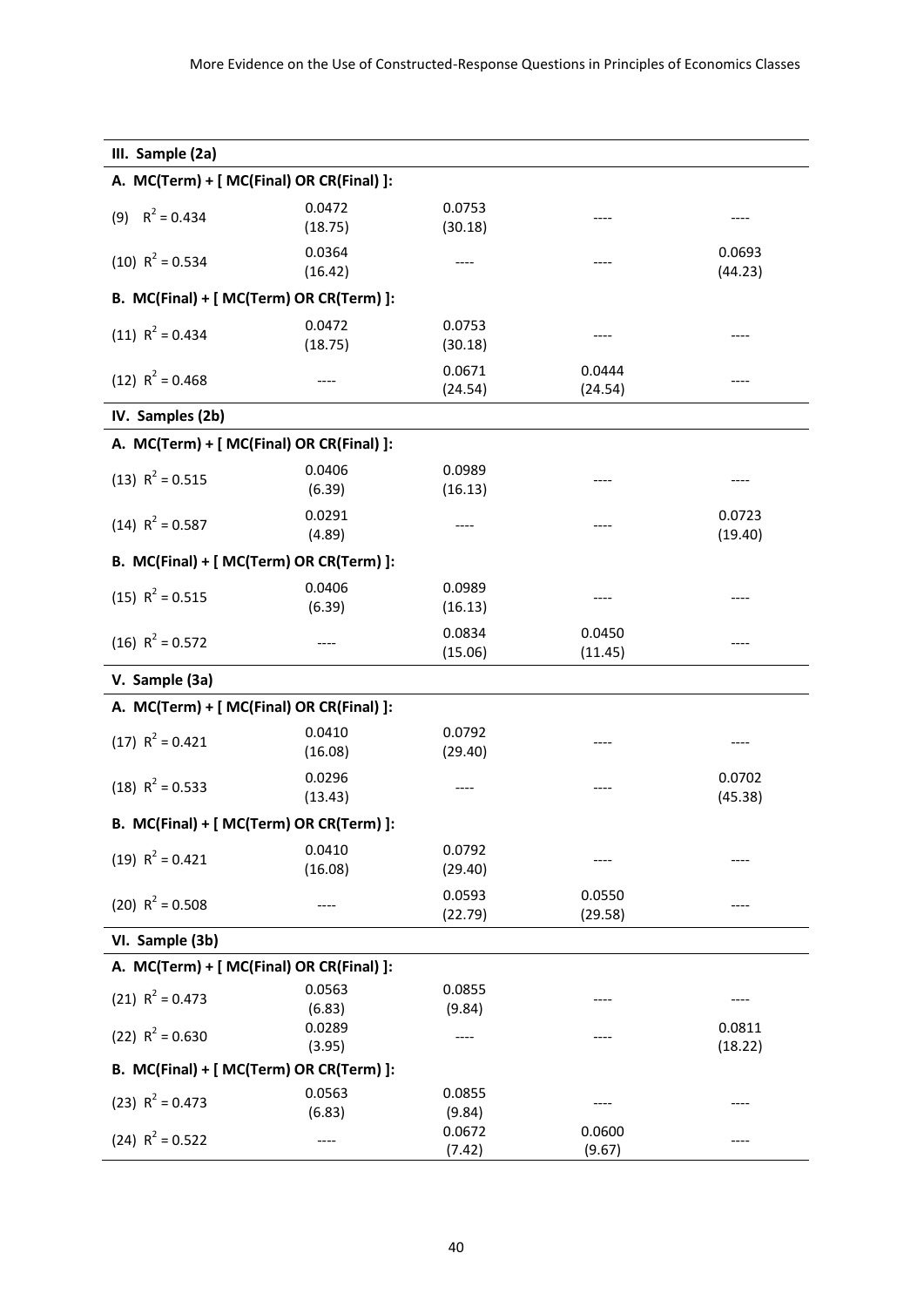Taken together, the results from Tables 2 through 4 provide evidence that CR questions measure student knowledge and understanding that is not captured by MC questions. Our evidence is consistent with the hypothesis that the CR variable measures higher-level learning, as defined by Bloom's taxonomy (1956). While other studies, such as Kennedy and Walstad (1997) and Becker and Johnston (1999), provide evidence that CR and MC responses are 'different', our study is the first to link these differences to student academic performance in university principles of economics classes.

Note: Values in parentheses are *t-*statistics calculated using heteroscedastic-robust (White) standard errors. Sample numbers (e.g. 1a) identify the respective sample and are identical to the samples in Tables 3 and 4.

# **4. Relating our findings to those of previous studies**

Our finding that CR scores comprise information not contained in MC scores is at variance with a number of influential studies. In this section, we want to explore whether this is due to differences in our data, or differences in empirical procedures.

Bennett, Rock and Wang (1991) and Thissen, Wainer and Wang (1994) are widely-cited studies from the educational measurement literature. BRW base their analysis from a sample of responses from the College Board's Advanced Placement (AP) examination in Computer Science. TWW re-analyse BRW's data, and add a similar sample from the AP exam in Chemistry. Both employ common factor analysis to study the relationship between 'free response' and MC questions. Both find that a single factor explains most of the variation in the respective questions. They therefore conclude that these two question-types measure the same thing.<sup>12</sup>

While BRW and TWW employ factor analyses, they use somewhat different techniques. BRW use a model in which free response and MC questions are each loaded on a single factor. These two (correlated) factors are then analysed to determine whether they contain unique information. In contrast, TWW employ a more general procedure to decompose the variation in the two types of questions into multiple factors.

The AP exam in Computer Science consists of 50 MC questions, and five free-response questions. The AP exam in Chemistry consists of 75 MC questions and four sections of free-response questions, some of which contain multiple problems. BRW and TWW break up the respective components into multiple 'parcels'. BRW re-organise the 50 MC questions into five sets ('parcels') of 10 questions each. TWW convert the original 75 MC questions into 15, five-question parcels. These parcels become, in a sense, separate variables which are then decomposed into factors.

We attempt to replicate BRW's and TWW's factor analysis results. Unfortunately, our data contain fewer questions than BRW and TWW and are thus less amenable to 'parcelisation'. Instead, we apply principal component analysis (PCA) to students' scores on the CR and MC components. PCA is related to factor analysis in that its 'principal components' are akin to the factors identified by factor analysis. It has the advantage in that it produces a unique decomposition of the correlation matrix.<sup>13</sup> In contrast, factor analysis typically involves a subjective procedure ('rotation') that allows one to generate alternative sets of factors from the same data. A particularly attractive feature of PCA for our purposes is that it yields a straightforward measure of the amount of variation 'explained' by each of the principal components.

 $12$  While both studies find more than one significant factor, they both conclude that a single factor is able to explain most of the variation in the two types of questions.

<sup>&</sup>lt;sup>13</sup> Non-unique solutions can arise when two or more eigenvalues are exactly equal, but this is rarely encountered in practice.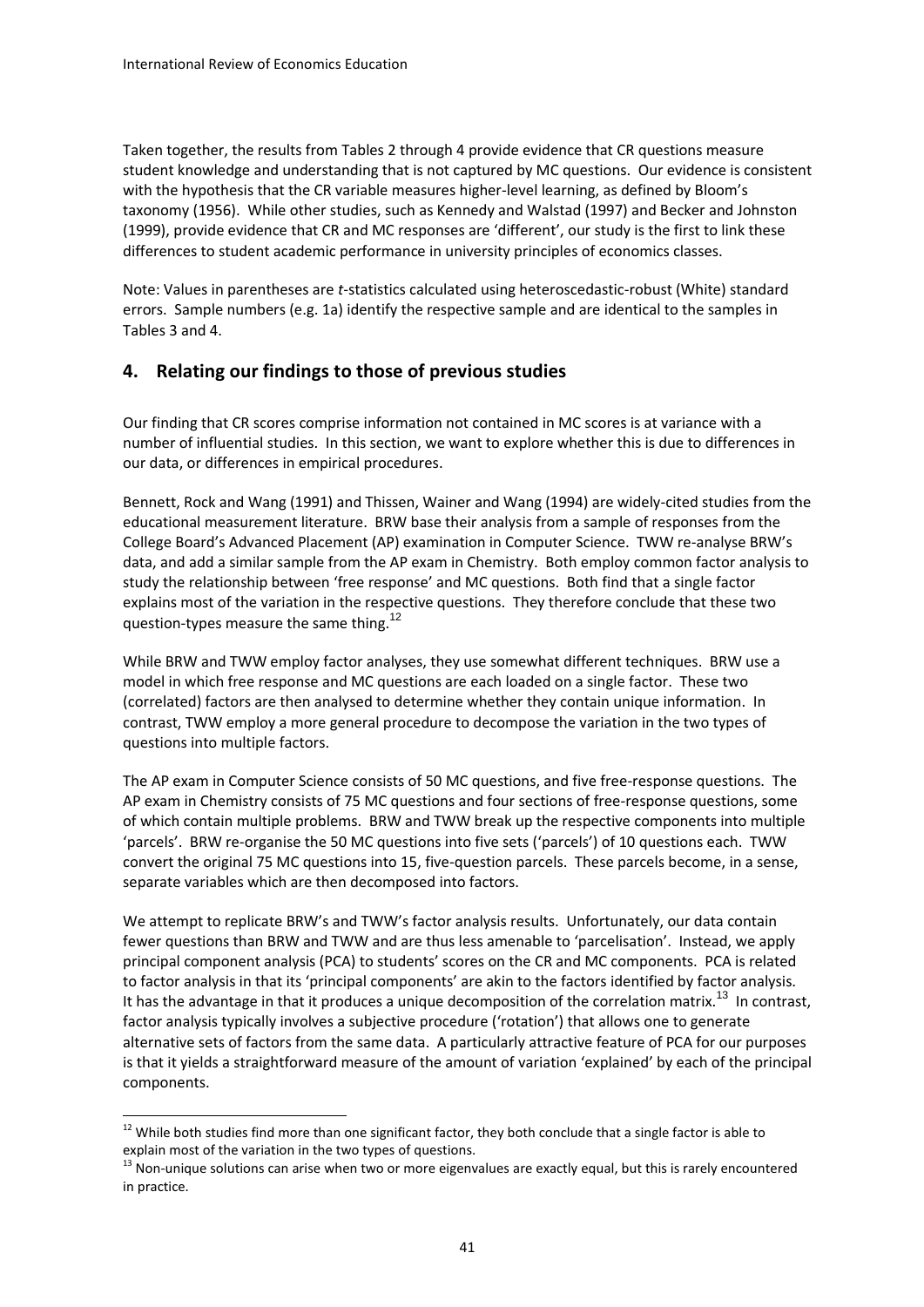Table 5 reports the results of applying PCA to the same five samples we previously analysed in Table 2. As there are only two variables (*Multiple-Choice* and *Constructed-Response*), there are a total of two principal components. By construction, these two principal components explain all of the 'variation' in the correlation matrix.

The first item of interest in Table 5 is the column of 'eigenvalues'. These provide a measure of importance for each of the principal components. In factor analysis, two common approaches for choosing the number of 'factors' are Kaiser's eigenvalue rule and Cattell's scree test. The first of these selects factors having eigenvalues greater than 1. The second of these plots the eigenvalues in decreasing order and selects all factors immediately preceding an abrupt levelling off of the values. Both approaches lead to the conclusion that there is one main factor underlying students' CR and MC responses in each of the samples. This finding is reinforced by the second column in Table 5. 'Proportion' translates these eigenvalues into shares of total variation in the correlation matrix. These range from 78–85% across the different samples.

| Sample (1): All Observations  |            |            |
|-------------------------------|------------|------------|
| <b>Principal Component</b>    | Eigenvalue | Proportion |
| 1                             | 1.6236     | 0.812      |
| $\overline{2}$                | 0.3764     | 0.188      |
| Sample (2): Micro/Term Tests  |            |            |
| <b>Principal Component</b>    | Eigenvalue | Proportion |
| $\mathbf{1}$                  | 1.5846     | 0.792      |
| 2                             | 0.4154     | 0.208      |
| Sample (3): Micro/Final Exams |            |            |
| <b>Principal Component</b>    | Eigenvalue | Proportion |
| 1                             | 1.6855     | 0.843      |
| $\overline{2}$                | 0.3145     | 0.157      |
| Sample (4): Macro/Term Tests  |            |            |
| <b>Principal Component</b>    | Eigenvalue | Proportion |
| $\mathbf{1}$                  | 1.5636     | 0.782      |
| 2                             | 0.4364     | 0.218      |
| Sample (5): Macro/Final Exams |            |            |
| <b>Principal Component</b>    | Eigenvalue | Proportion |
| 1                             | 1.7129     | 0.856      |
| $\overline{2}$                | 0.2871     | 0.144      |

### **Table 5:** Summary of principal component analyses

NOTE: Samples are identical to the samples in Table 2.

-

In summary, we find evidence that (i) a single factor underlies students' CR and MC responses in our data, and (ii) this single factor is able to explain most of the variation in the respective scores.<sup>14</sup> In

 $14$  BRW conclude that one factor explains most of the variation by virtue of a battery of goodness-of-fit measures, finding that the second factor adds little in the way of goodness-of-fit. TWW reach this conclusion by noting that the factor loadings on the second factor are relatively small.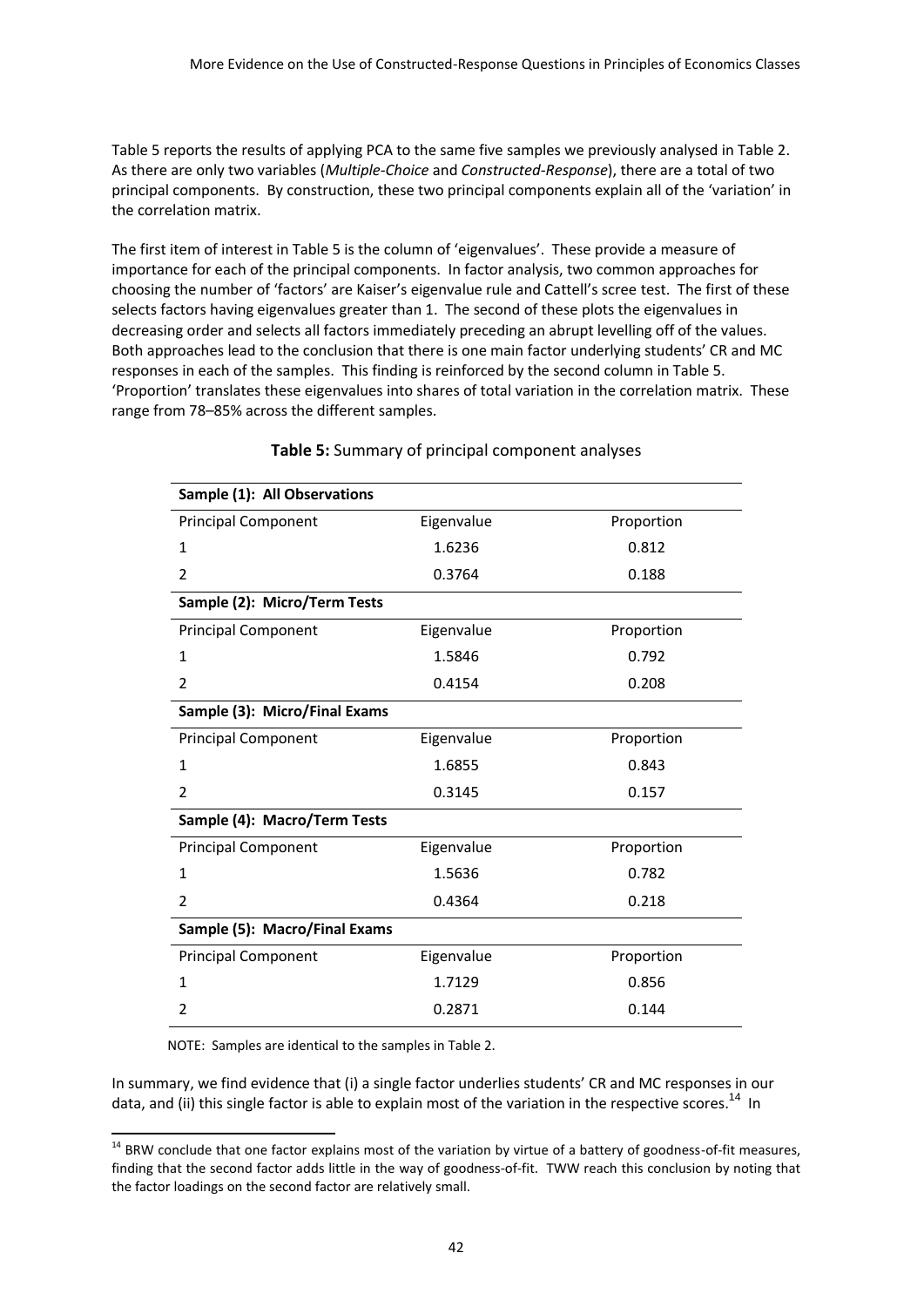other words, when we use an empirical procedure similar to what BRW and TWW employ, we are led to the same conclusion that they reach.

Walstad and Becker (1994) is another study that has been very influential in the debate over CR versus MC questions. Their study analyses AP Microeconomics and Macroeconomics exams. Each of these has CR and MC components from which an overall composite score is formed, with the components receiving weights of two-thirds and one-third, respectively. WB use these data to regress the composite scores on the MC scores. They find that the MC scores explain between 90 and 95% of the variation in composite scores. WB conclude that there are 'no differences, or only slight differences, in what the two types of tests and questions [multiple-choice and constructed-response] measure'.

We construct composite scores from the MC and CR components using the same weights as the AP exams. We then estimate WB-type regressions using the same five samples we used for our original analyses. Table 6 reports the results. Of interest here are the  $R^2$  from the respective regressions. These range between 85 and 90%.<sup>15</sup> Using the same specification, WB obtained an  $R^2$  of 94% for the Microeconomics exams, and an  $R^2$  of 90% for the Macroeconomics exams. Our macro results are about the same as WB's, while our micro results are somewhat lower.<sup>16</sup>

|                 |                   |             | Sample       |                    |                     |
|-----------------|-------------------|-------------|--------------|--------------------|---------------------|
|                 | Micro/Term        | Micro/Final | Macro/Term   | <b>Macro/Final</b> | All                 |
|                 | <b>Tests</b>      | Exams       | <b>Tests</b> | Exams              | <b>Observations</b> |
|                 | $\left( 1\right)$ | (2)         | (3)          | (4)                | (5)                 |
| Constant        | $-2.4999$         | $-4.0527$   | 2.0503       | $-7.0831$          | $-2.0209$           |
|                 | (–6.72)           | $(-11.69)$  | (5.79)       | $(-18.03)$         | $(-10.69)$          |
| Multiple-Choice | 0.9366            | 0.9944      | 0.9048       | 1.0203             | 0.9522              |
|                 | (176.85)          | (205.76)    | (165.51)     | (194.11)           | (355.55)            |
| Observations    | 4628              | 4628        | 3727         | 3727               | 16710               |
| $R^2$           | 0.862             | 0.891       | 0.871        | 0.896              | 0.876               |

**Table 6:** Summary of regressions based on Walstad and Becker's (1994) specification

NOTE: The dependent variable is a composite assessment score created by weighting the multiple-choice and constructed-response components by 2/3 and 1/2, respectively. These are the weights used by the Advanced Placement Economics test that was analysed by Walstad and Becker (1994). Samples are identical to the samples in Table 2.

In summary, the strongest evidence that CR and MC questions measure the same thing comes from factor analysis and WB-style regressions. When we replicate these procedures using our data, we get results similar to the original authors. What can we learn from this? It means that one can get different conclusions from the same data, if one uses different methodologies. We argue that our methodology is more directly applicable for the instructor who is trying to decide whether to use a composite MC-CR assessment, versus an assessment composed of all MC questions.

On the other hand, our results are consistent with two studies that have been influential on the other side. Kennedy and Walstad (1997) use simulation exercises to estimate the effect of moving to an all-MC format for the AP test. They report that the number of students who would receive different AP

 $^{15}$  These results are very similar to those obtained by Krieg and Uyar (2001).

<sup>&</sup>lt;sup>16</sup> Conveniently, WB report simple correlations between the CR and MC components of the AP exams. These fall in the same range as the correlations we report for our data in Table 2. Thus, it should not be surprising that we are able to produce WB-type regressions that are very similar to theirs.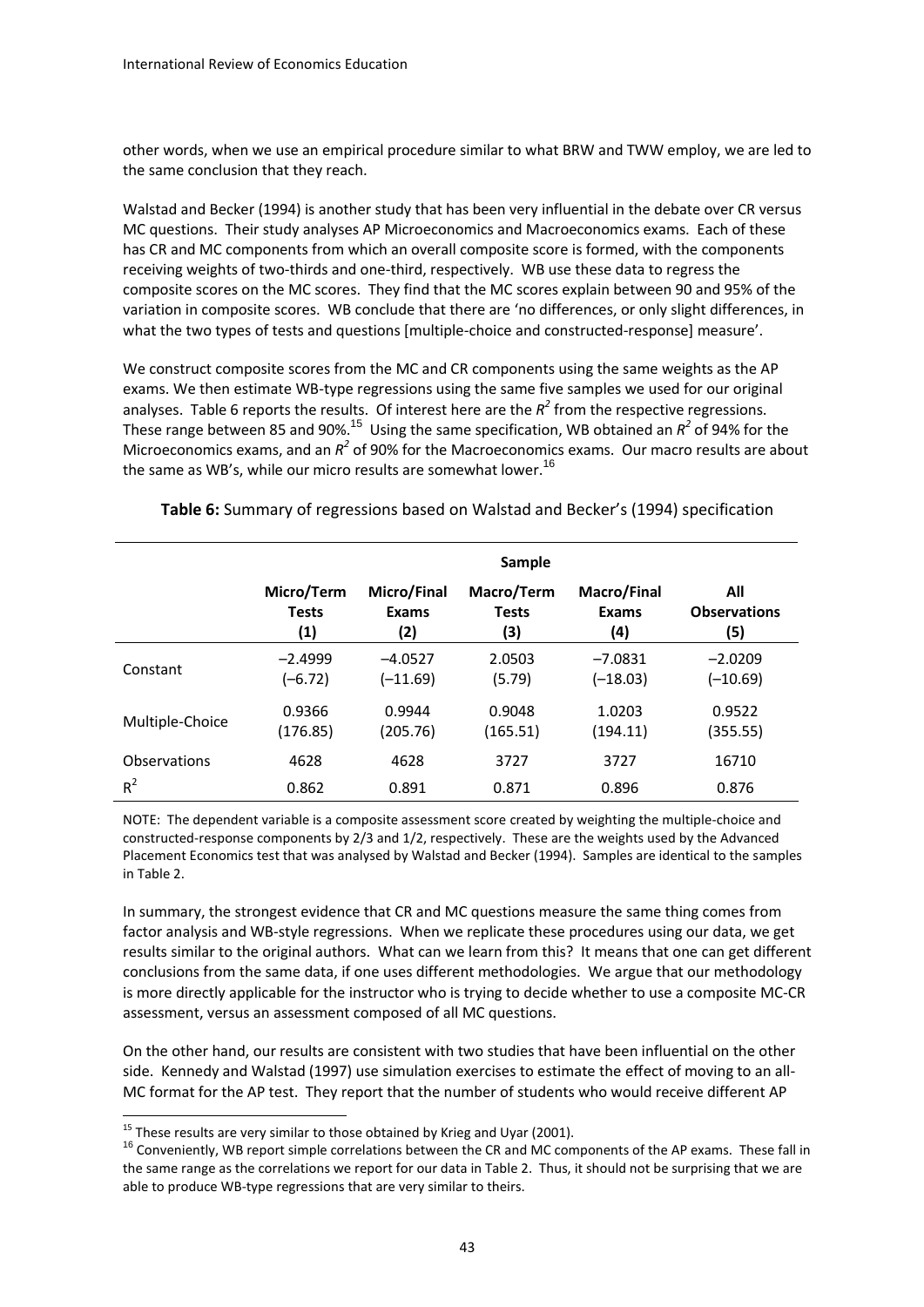grades is small but statistically significant. Further, alternative simulation assumptions produce larger effects.

Becker and Johnston (1999) examine results from the Victorian (Australia) Certificate of Education assessment of high school economics. The VCE assessment consists of both MC and CR components. Like previous studies before them, BJ find a high correlation between MC and CR scores. However, when they instrument the explanatory variable with school-wide performance on that component, they find the correlation becomes small in size and statistically insignificant. They therefore conclude that the MC and CR components measure different dimensions of knowledge.

The KW and BJ studies are complements to ours. Both find differences in what MC and CR responses measure. The unique contribution of our study is that we provide evidence that these differences are related to student academic achievement.

## **5. A closer look at the CR and MC questions analysed in this study**

The debate over CR versus MC questions is to some extent an idiosyncratic one that is course- and instructor-dependent. In this section, we first review the literature on the ability of MC and CR questions to measure higher-order learning outcomes. We then describe the CR and MC questions used in the assessments analysed by this study. This information is useful for determining the extent to which our results may be valid for other university, introductory economics courses.

Bloom (1956) defines the following six levels of learning (our expanded explanations are in parentheses);

- 1. Knowledge (knowing facts);
- 2. Comprehension (understanding the importance of known knowledge);
- 3. Application (putting knowledge and understanding to use);
- 4. Analysis (using knowledge to breaking down a problem into component parts);
- 5. Synthesis (combining different parts to form new knowledge and ideas); and
- 6. Evaluation (determining the worth or usefulness of knowledge, application, analysis or synthesis).

Textbook, MC test banks tend to consist of questions that disproportionately sample from the first two levels of learning. Buckles and Siegfried (2006) conclude that MC questions can be effectively used to assess up through the first four levels of Bloom's taxonomy. In contrast, they argue that while it is possible to use MC questions to assess synthesis and evaluation, these are more reliably measured through CR questions. According to Buckles and Siegfried (2006), the key ingredient for assessing these higher-level learning outcomes is the requirement that students work through a chain of reasoning using a number of logical steps. It is difficult to write a sequence of MC questions that get at this learning dimension, especially when the chain of reasoning can involve a complicated decision tree.

These conclusions find support elsewhere in the literature. As part of a wider study, Iz and Fok (2007) attempt to classify the set of 25 MC questions used in the test for the Higher Diploma of Surveying. They classify 21 of the 25 as levels 1 to 4. The remaining four questions were simply lumped together as 'they were few in numbers… and difficult to discriminate'. Zheng *et al.* (2008) assert that it is 'much more difficult to write multiple-choice questions at the application and analysis levels of Bloom's taxonomy than at the knowledge or comprehension levels'. It is even more difficult to write synthesis and evaluation MC questions. Thus it is no surprise that standard textbook question banks are dominated by recognition-, recall- and understanding-type questions.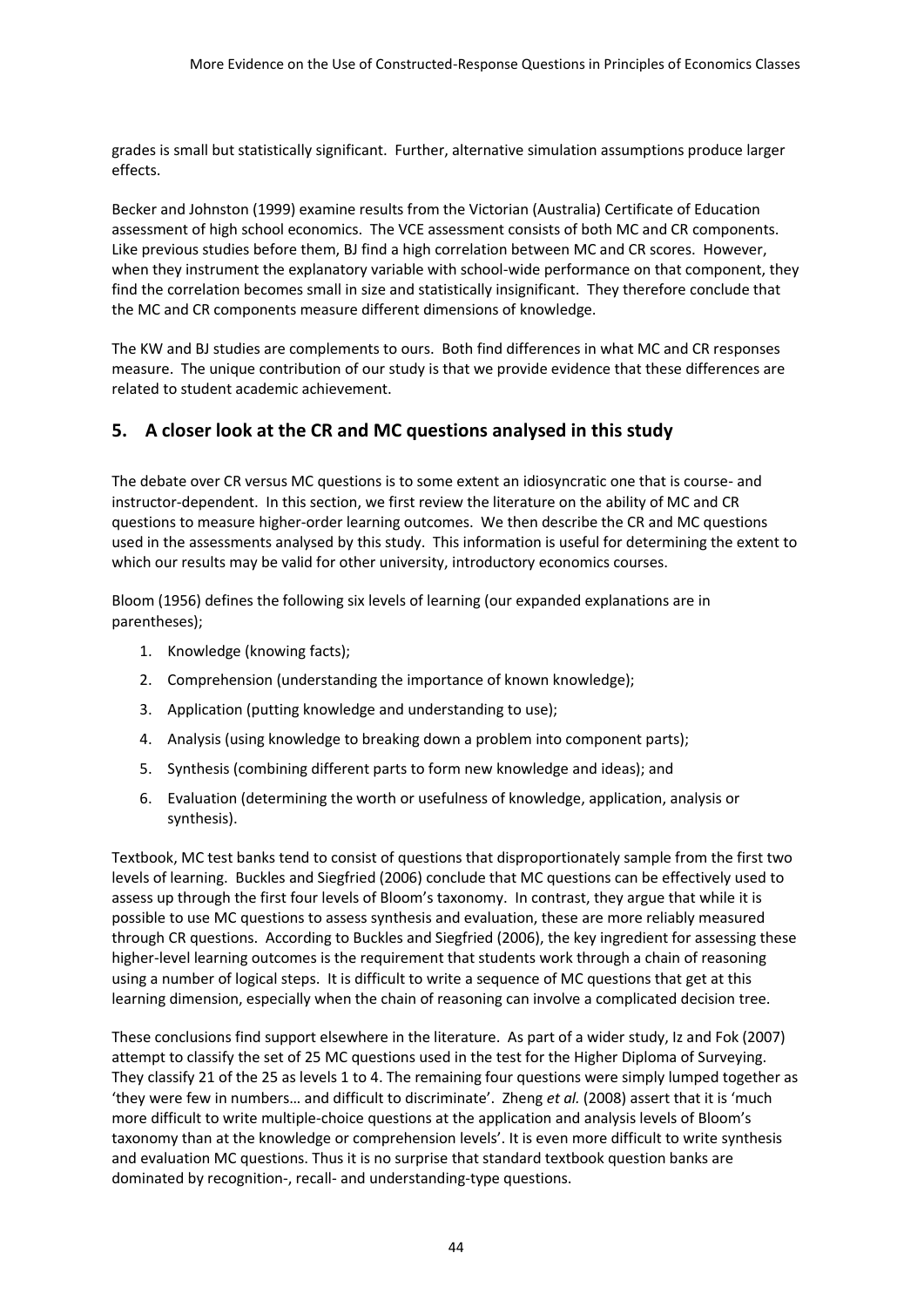Walstad (2006) concurs with Buckles and Siegfried to a large extent, but notes that many CR questions are not well-designed to assess higher-level learning. Despite the best of intentions, CR questions may only be testing recall and recognition. A key issue is whether the student could have memorised the answer in advance.

We next describe the nature of the MC and CR questions used in the assessments included in our data set.<sup>17</sup> The first example is a MC question that was designed to test for Knowledge (Level 1 of Bloom's taxonomy).

*Which of the following is NOT an impact of inflation?*

- *1. Wealth is transferred from savers to borrowers.*
- *2. Important price signals become more difficult to read.*
- *3. The currency loses value.*

 $\overline{a}$ 

*4. The value of money assets rises.*

The next example is another MC question, but this one was designed to test for Application and Analysis (Levels 3 and 4).

| and | A recession in the rest of the world is likely to cause<br>GDP growth<br>inflation in New Zealand. |
|-----|----------------------------------------------------------------------------------------------------|
|     | 1. higher; higher.                                                                                 |
| 2.  | higher; lower.                                                                                     |
| 3.  | lower; higher.                                                                                     |
| 4.  | lower; lower.                                                                                      |

Assessing higher levels of knowledge becomes much more difficult with MC questions. This is where CR questions provide an opportunity to assess levels of knowledge that cannot, or at least are not, being measured by MC questions.

The following example is taken from the same course as the questions above. It illustrates how a CR question can be written such that higher levels of learning are progressively tested as the student works their way through the question.

*In 1989, the Government passed the Reserve Bank Act. How would you characterise the NZ economy since that time in terms of growth, inflation and unemployment?*

This question tests Knowledge and Comprehension (Levels 1 and 2). It could be easily rewritten in a MC format. Marks were awarded for stating how economic growth, inflation and unemployment had performed over this period in general terms (Knowledge). Marks were also awarded for answers that commented on the importance of these facts (e.g. recent slowing of growth at that time).

 $17$  The questions are taken from the term-test and final exam for Introduction to Macroeconomics (ECON 105), Semester One, 2006.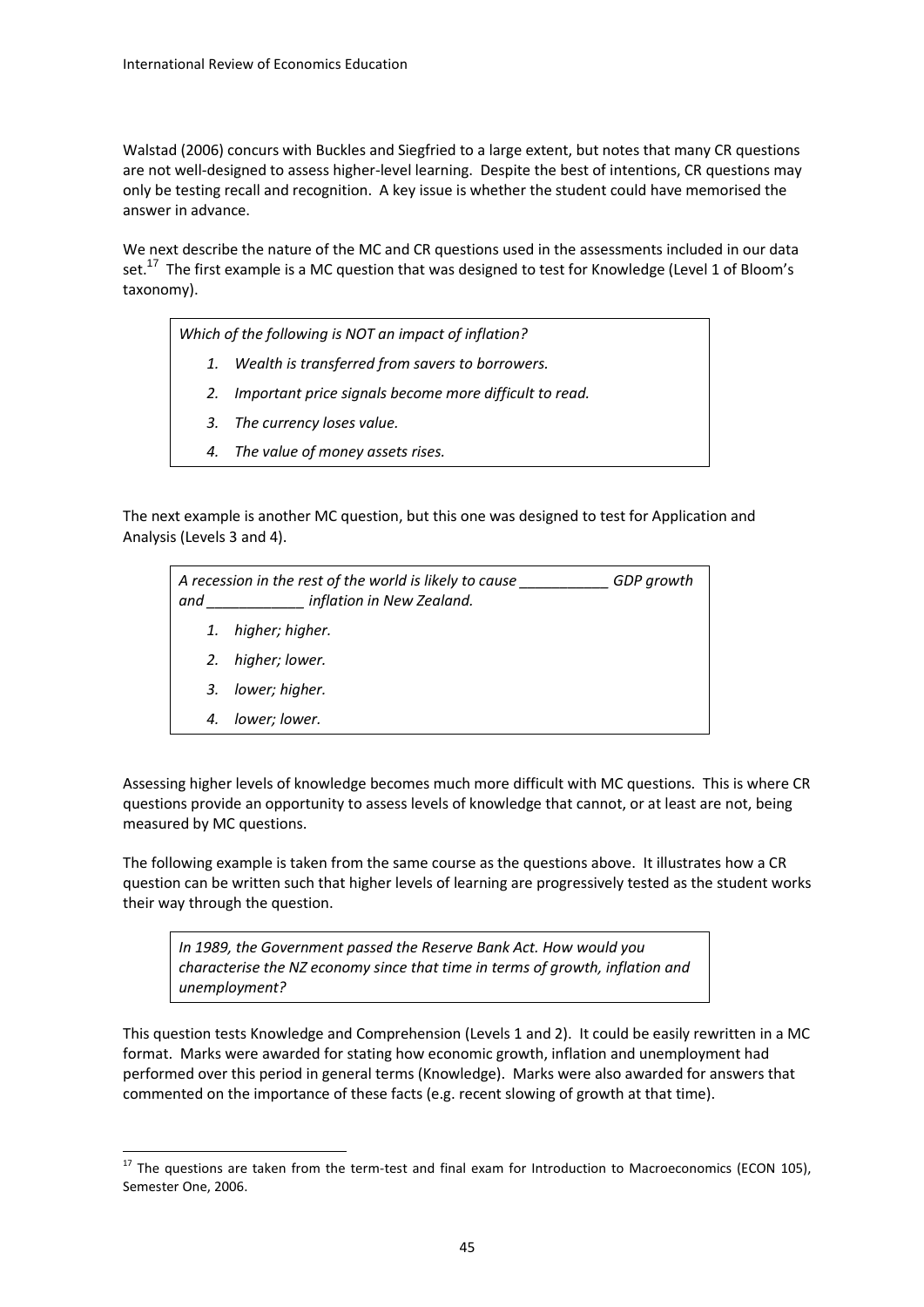A following CR question is:

*The Reserve Bank Monetary Policy news release above [not shown here] was issued on 9 March 2006. In this release the Bank identifies a number of factors that are influencing both inflation and growth. Use an AD/AS model to explain how the Reserve Bank currently sees the following factors influencing inflation and growth (remembering that the AD/AS model is a static model so you will need to interpret the results).*

*(i) the slowing (or cooling) of the housing market.*

*(ii) labour costs.*

*(iii) business confidence.*

This question tests Application, Analysis and some Synthesis (Levels 3, 4, and 5). Students are required to break down the economic factors identified in the Reserve Bank news release and to use the AD/AS model to analyse the question. The student needs to have a good working knowledge of the AD/AS model because the question does not explicitly identify how AD/AS are affected by the respective factors. Further, the student must bring these factors together to determine their overall impact on growth and inflation. The latter involves extending results from the static model (price and GDP level) to a dynamic world (inflation and growth).

The next CR question follows up the previous one and moves to Synthesis and Evaluation (Levels 5 and 6):

*If the three influences analysed above were the only factors impacting the NZ economy, what conclusions would you make about the outlook for inflation and growth?*

Students must combine all three answers into one overall judgement. From the answers to the previous question there is no ambiguity about the impact on economic growth but the impact on inflation of these three influences is ambiguous. Students need to recognise this and answer accordingly. The question and the resources provided with the question contain little guidance for the student. Further, students must provide a consistent answer based on their previous answer.

Typically, students who have learnt some facts will achieve a good score on the first CR question. Students who have learnt the mechanics of the AD/AS model will earn at least some of the marks for the second CR question. The most able students will earn marks for the last CR question.

These latter examples are designed to illustrate the difficulty with writing MC questions to assess the highest levels of learning. These levels of learning are best assessed when the student is asked to analyse a complex economic question that requires them to assemble a chain of logical arguments. Consider the problem of assessing such a problem with MC question(s). If a single MC question is used to assess a problem of great complexity, fairness would dictate that it be worth many more points than simple recognition, MC questions. But the all-or-nothing marking of MC questions makes this a risky measure. In contrast, if a sequence of MC questions are used to assess the different parts of the logical chain, it is difficult to not lead the student into the answer by virtue of asking the question(s). The combination of their free-response nature, along with partial-credit marking, endows the CR question format with the potential to better assess higher-level learning while maintaining fairness to students.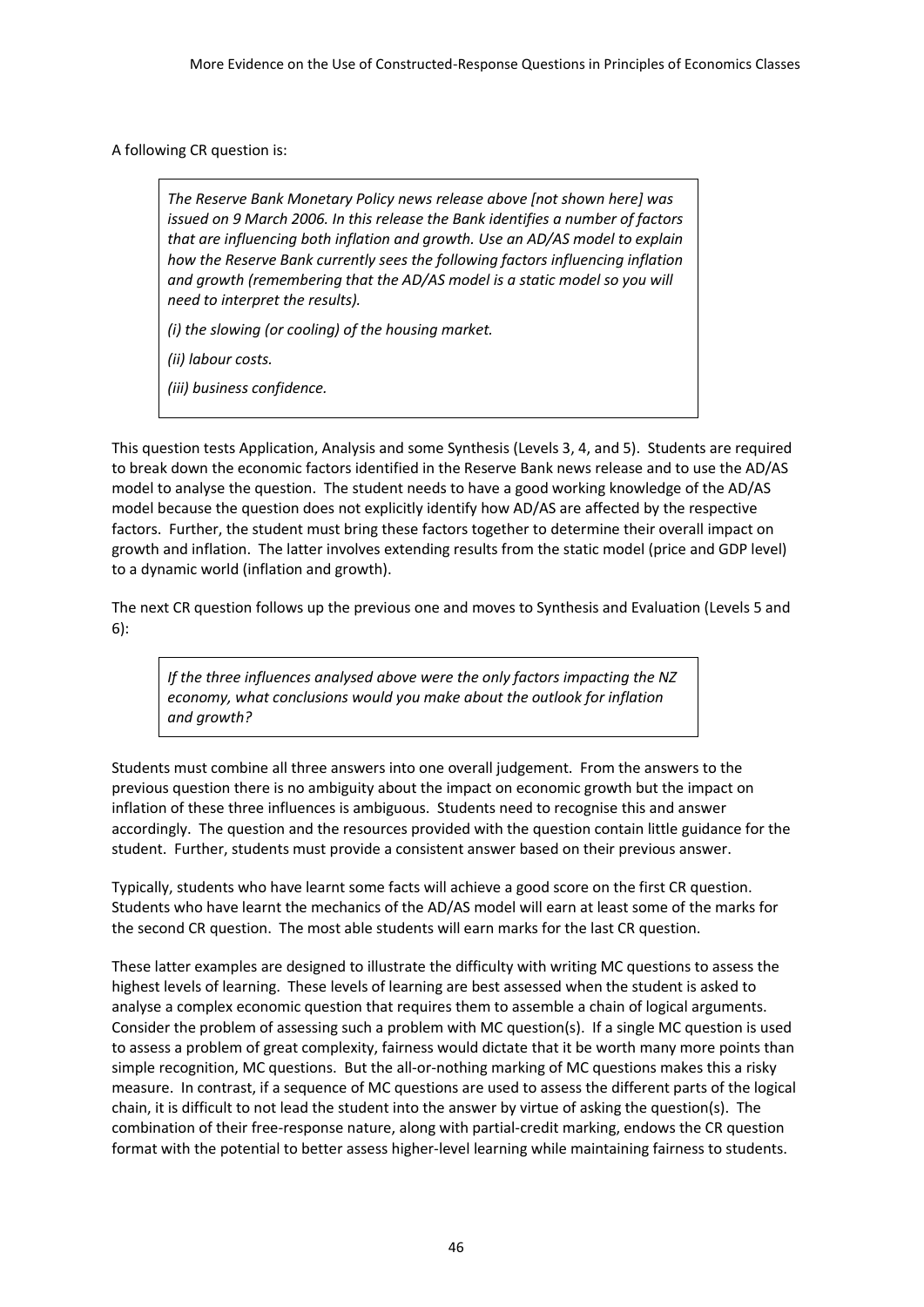# **6. Conclusion**

This study provides evidence that constructed response (CR) questions contribute information about student knowledge and understanding that is not contained in multiple choice questions (MC). This finding may be useful to university instructors of principles of economics classes trying to decide whether to use constructed response (CR) questions on assessments, with their higher marking costs; or to employ all multiple choice (MC) questions.

To address this issue, our study empirically investigates the relationship between CR and MC questions using a data set compiled from several years of university introductory economics classes. Similar to other studies, we find that MC questions are able to explain, at best, about 50% of the variation in CR scores. However, unlike other studies, we are able to provide evidence that the corresponding residuals are related to student knowledge and understanding. Specifically, we find that the component of CR scores that cannot be explained by MC responses is positively and significantly related to performance on a subsequent exam in the same course.

However, the key issue for instructors considering a switch to an all-MC format is whether CR questions provide information that could not be obtained by expanding the set of MC questions. We exploit the panel nature of our data to construct a quasi-counterfactual experiment. We show that combining one CR and one MC component always predicts student achievement better than combining two MC components.

A final contribution of our study is that we demonstrate that empirical approaches that rely on factor analysis or Walstad–Becker (1994)-type regressions lead to different conclusions about the relationship between CR and MC questions when applied to our data. We argue that our methodology is more directly applicable for an instructor trying to decide between a composite MC/CR assessment, and an assessment composed entirely of MC questions.

We have two sets of cautions with regard to interpretation and application of our results. First, although this study employs a large number of observations, these all come from two courses at a single university. It is difficult to determine how generalisable these results may be. While we have attempted to give the reader an understanding of the type of MC and CR questions used in these courses, the most direct way to establish external validity is to replicate our methodology using data from other principles of economics classes.

Second, while this study presents evidence that CR questions contain information not contained in MC questions, it does not address the practical importance of this additional information. For example, if the use of CR questions resulted in only a small modification of students' grades, then our hypothetical instructor trying to decide between a MC/CR and an all-MC assessment might well choose the latter. The only study that has attempted to measure the effects of switching from a composite to an all-MC test is Kennedy and Walstad (1997). Their study focuses on AP test results, and they found little difference in outcomes between MC/CR and all-MC assessments. There are no studies that attempt to do the same for university classes. We hope this study will stimulate further work on this topic.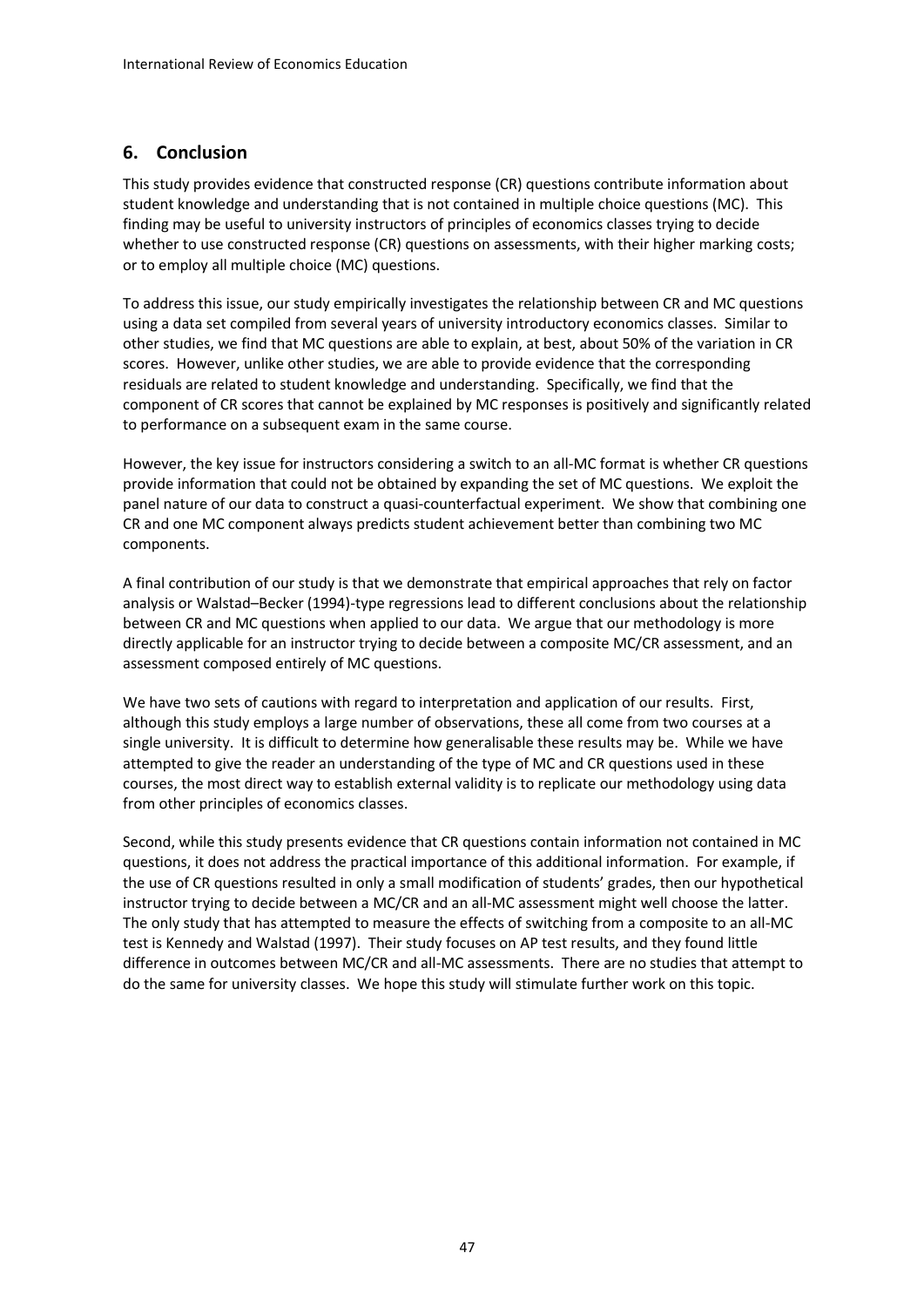## **References**

Becker, W. E. and Johnston, C. (1999). 'The Relationship between Multiple Choice and Essay Response Questions in Assessing Economics Understanding', *Economic Record,* vol. 75*,* pp. 348–57.

Bennett, R., E., Rock, D., A. and Wang, M. (1991). 'Equivalence of Free-Response and Multiple-Choice Items', *Journal of Educational Measurement,* vol. 28(1), pp. 77–92.

Bloom, B. S. (1956). *Taxonomy of educational objectives: The classification of educational goals, handbook 1: Cognitive Domain,* New York: McKay.

Buckles, S. and Siegfried, J. J. (2006). 'Using Multiple-Choice Questions to Evaluate In-Depth Learning of Economics', *Journal of Economic Education,* vol. 37, pp. 48–57.

Iz, H. B. and Fok, H. S. (2007). 'Use of Bloom's Taxonomic Complexity in Online Multiple Choice Tests in Geomatics Education', *Survey Review,* vol. 39(305), 226–37.

Johnston, J. and DiNardo, J. (1997). *Econometric Methods,*. New York: The McGraw-Hill Companies, Inc.

Kennedy, P. E. and Walstad, W. B. (1997). 'Combining Multiple-Choice and Constructed Response Test Scores: An Economists View', *Applied Measurement in Education,* vol. 10(4)*,* pp. 359–75.

Krieg, R., G. and Uyar, B. (2001). 'Student Performance in Business and Economic Statistics: Does Exam Structure Matter?', *Journal of Economics and Finance,* vol. 25(2)*,* pp. 229-241.

Lumsden, K.G. and Scott, A. (1987). 'The Economics Student Reexamined: Male-Female Differences in Comprehension', *Journal of Economic Education*, vol. 18(4), 365–75.

Nunnally, J. (1978) *Psychometric Theory*, New York: McGraw-Hill.

Thissen, D., Wainer, H. and Wang, X. (1994). 'Are Tests Comprising Both Multiple-Choice and Free-Response Items Necessarily Less Unidimensional Than Multiple-Choice Tests? An Analysis of Two Tests', *Journal of Educational Measurement,* vol. 31, pp. 113–23.

Wainer, H. and Thissen, D. (1993). 'Combining multiple-choice and constructed response test scores: Towards a Marxist theory of test construction', *Applied Measurement in Education,* vol. 6, pp. 103–18.

Walstad, W. (2006). 'Testing for Depth of Understanding in Economics Using Essay Questions', *Journal of Economic Education,* vol. 37, pp. 38–47.

Walstad W. and Becker, W. E. (1994). 'Achievement Differences on Multiple-Choice and Essay Tests in Economics', *American Economic Review,* vol. 84, 193–96.

Zheng, A. Y., Lawthorn, J. K.,Lumley, T. and Freeman, S. (2008). 'Application of Bloom's Taxonomy Debunks the "MCAT Myth"', *Science,* vol. 319, pp. 414-15.